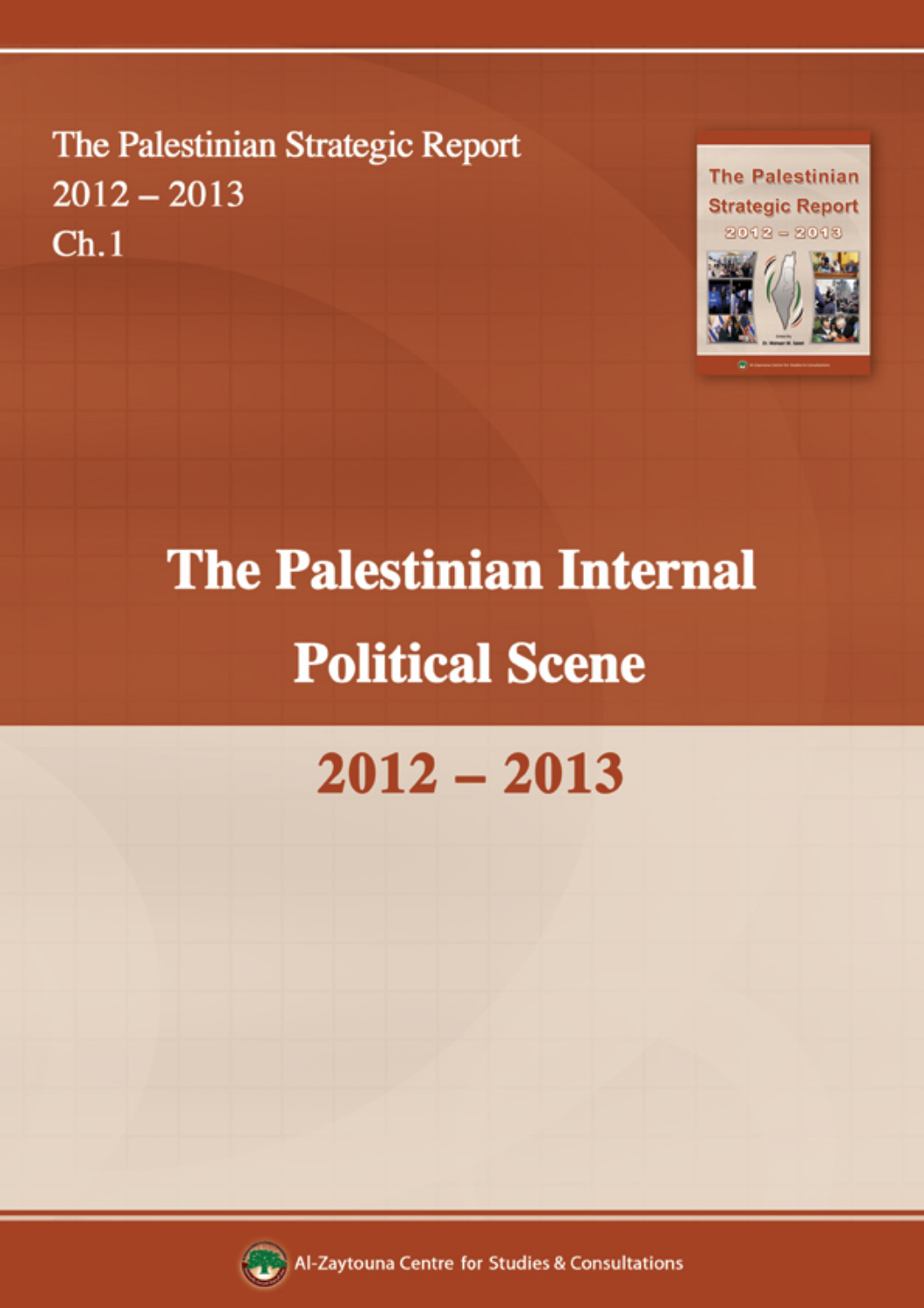## **The Palestinian Internal Political Scene 2012–2013**<sup>1</sup>

### *Introduction*

There were no serious developments in the internal Palestinian situation during 2012 and 2013. Despite consensus on the choice of prime minister being made in February 2012, he was not able to form a consensus government for the subsequent two years. Issues related to reconciliation remained in limbo overall, and serious interest declined in the efforts to put the Palestinian political house in order. Meanwhile, the efforts for a peaceful settlement continued at the expense of reconciliation and reform, and Palestinian division between the West Bank (WB) and Gaza Strip (GS) grew deeper and more entrenched.

This chapter attempts to analyze the internal Palestinian situation during 2012 and 2013, and the performance of the governments in Ramallah and Gaza, as well as Palestinian reconciliation issues, relations among Palestinian factions, and the problem of security forces and their conduct at home.

#### *First: The Emergency Government in the West Bank*

Between 2012 and 2013, the emergency government in the WB headed by Salam Fayyad, and then Rami Hamdallah who succeeded him in 2013, continue to operate, while perpetuating the situation that emerged following the internal Palestinian division.

Palestinian resistance forces continued to accuse the emergency government of lack of constitutional legitimacy, since it did not seek to obtain a vote of confidence in the Palestinian Legislative Council (PLC). Meanwhile, the government suffered from a crippling financial crisis amid tough economic conditions, and lower receipts from foreign donors.

The past two years saw a limited crackdown on corruption in the Palestinian Authority (PA), which then held local elections in the WB in isolation from GS. The relationship between the two Palestinian administrations saw a lot of tension and mutual accusations.

Although the PA was able to obtain recognition as a non-member state of the United Nations (UN), increased Israeli Judaization and settlement activities, combined with the ongoing withdrawal of powers of PA sovereignty over the WB areas, made it increasingly weak and politically impotent.

The most important issues related to the emergency government can be addressed under the following themes:

<sup>1</sup> This study is the approved English translation of chapter one of the book entitled: *The Palestinian Strategic Report 2012–2013*, edited by Dr. Mohsen Moh'd Saleh. Al-Zaytouna Centre for Studies and Consultations in Beirut released the Arabic version in 2014. The draft of this chapter was written by Mu'min Bsiso.

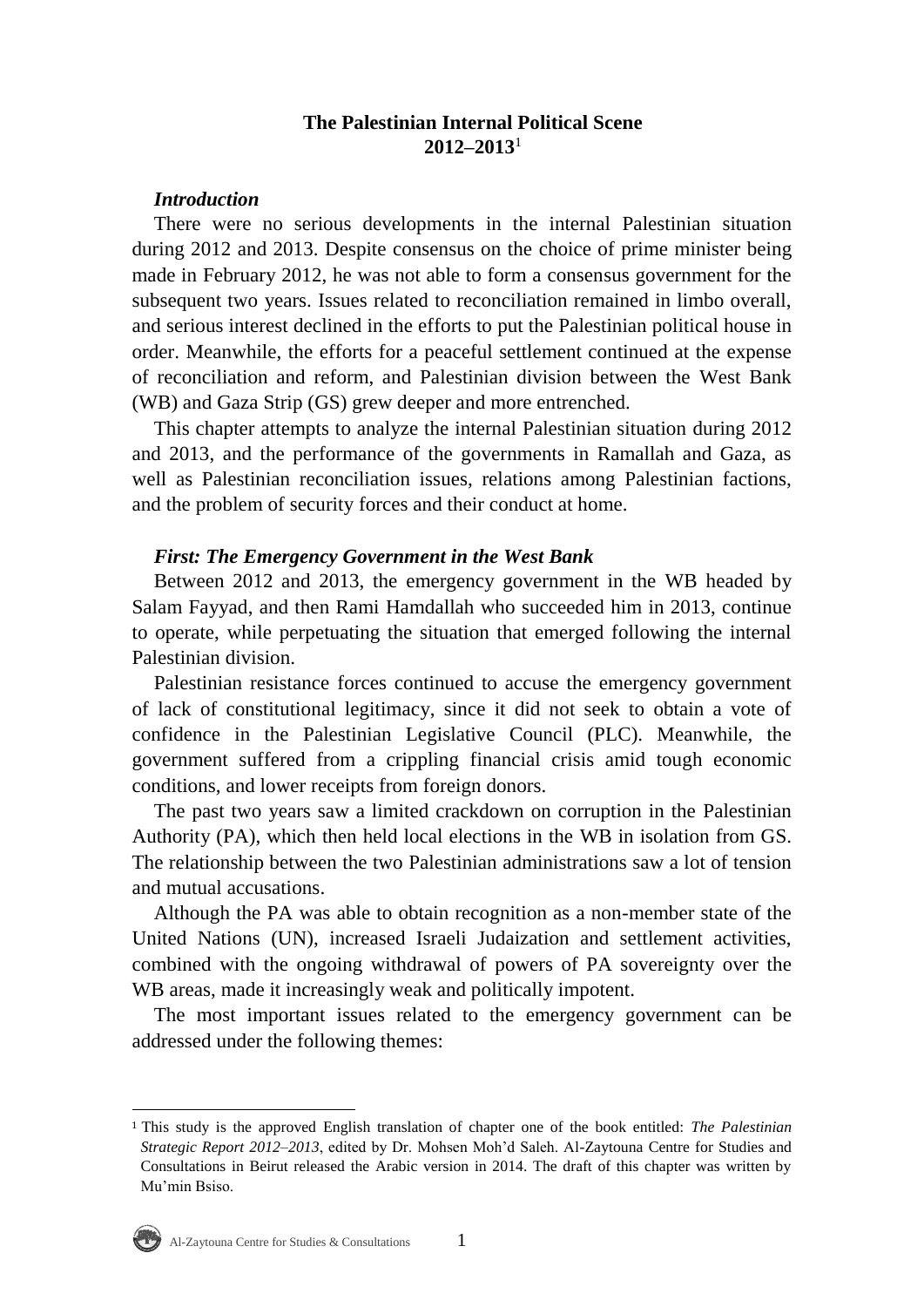#### **1. The Worsening Financial Crisis and Economic Conditions**

The financial crisis was the most important issue facing the emergency government in 2012 and 2013. In early 2012, Prime Minister Salam Fayyad called for urgent action to reduce the budget deficit, which stood at \$800 million<sup>2</sup> in 2011, and was expected to hit \$1.1 billion in the budget of 2012. 3

The fall in foreign financial support, as some donor countries reneged on their financial obligations, caused a severe financial and economic crisis for the PA, forcing it to take unpopular measures such as spending cuts and tax increases,<sup>4</sup> while calling on banks to loan the PA up to  $$300$  million.<sup>5</sup> Despite these conditions, in mid-February 2012 Fayyad's government had to reduce the highest income tax bracket to 20%, after protests by civil society groups.<sup>6</sup>

Before the end of March 2012, Fayyad's government passed the 2012 budget, which contained a deficit of over \$1 billion.<sup>7</sup>

With the aggravation of the financial crisis in the summer of 2012, Fayyad conducted secret negotiations with Israeli Finance Minister Yuval Steinitz, and signed an agreement with him on revenues and the transfer of goods between the PA and Israel.<sup>8</sup> Fayyad also sought advice from the governor of the Bank of Israel Stanley Fischer on how to overcome the financial crisis plaguing the PA.<sup>9</sup> However, this was not translated into a breakthrough, in light of the difficult economic conditions, high unemployment, and the dire financial situation of the PA at the end of the year.<sup>10</sup>

With the beginning of 2013, the Fayyad government published data showing that the public debt of the PA was close to nine billion shekels (about \$2.4 billion), which went to show the depth of the financial crisis under which the PA in Ramallah was reeling.<sup>11</sup>

Before the end of March, Fayyad's government approved a \$3.8 billion budget for 2013, with a deficit that exceeded one billion dollars.<sup>12</sup> This was inconsistent with Fayyad's plans to achieve economic prosperity. Ultimately, the heart of the problem is the occupation itself, not just the conduct of the PA and individuals in government.

Despite some emergency aid provided by the Kingdom of Saudi Arabia (KSA), the United States of America (US), and some European Union (EU)



 $2$  The symbol  $\frac{1}{2}$  used throughout this book is the US\$.

<sup>3</sup> Palestine News and Information Agency (WAFA), 9/1/2012, http://www.wafa.ps/arabic/index.php

<sup>4</sup> *Al-Hayat* newspaper, London, 24/1/2012; and *al-Hayat al-Jadida* newspaper, Ramallah, 15/2/2012.

<sup>5</sup> *Alquds* newspaper, 1/2/2012.

<sup>6</sup> *Al-Hayat al-Jadida*, 15/2/2012.

<sup>7</sup> *Al-Ayyam* newspaper, Ramallah, 27/3/2012.

<sup>8</sup> *Alquds*, 31/7/2012.

<sup>9</sup> Sama News Agency, 28/8/2012, http://samanews.com/ar/

<sup>10</sup> *Alquds*, 2/10/2012; and *al-Quds al-Arabi* newspaper, London, 18/12/2012.

<sup>11</sup> Sama, 21/1/2013.

The exchange rate of the dollar against the Israeli shekel was based on data provided by Bank of Israel for January 2013, which determined the exchange rate as 3.7394.

<sup>12</sup> *Al-Quds al-Arabi*, 29/3/2013.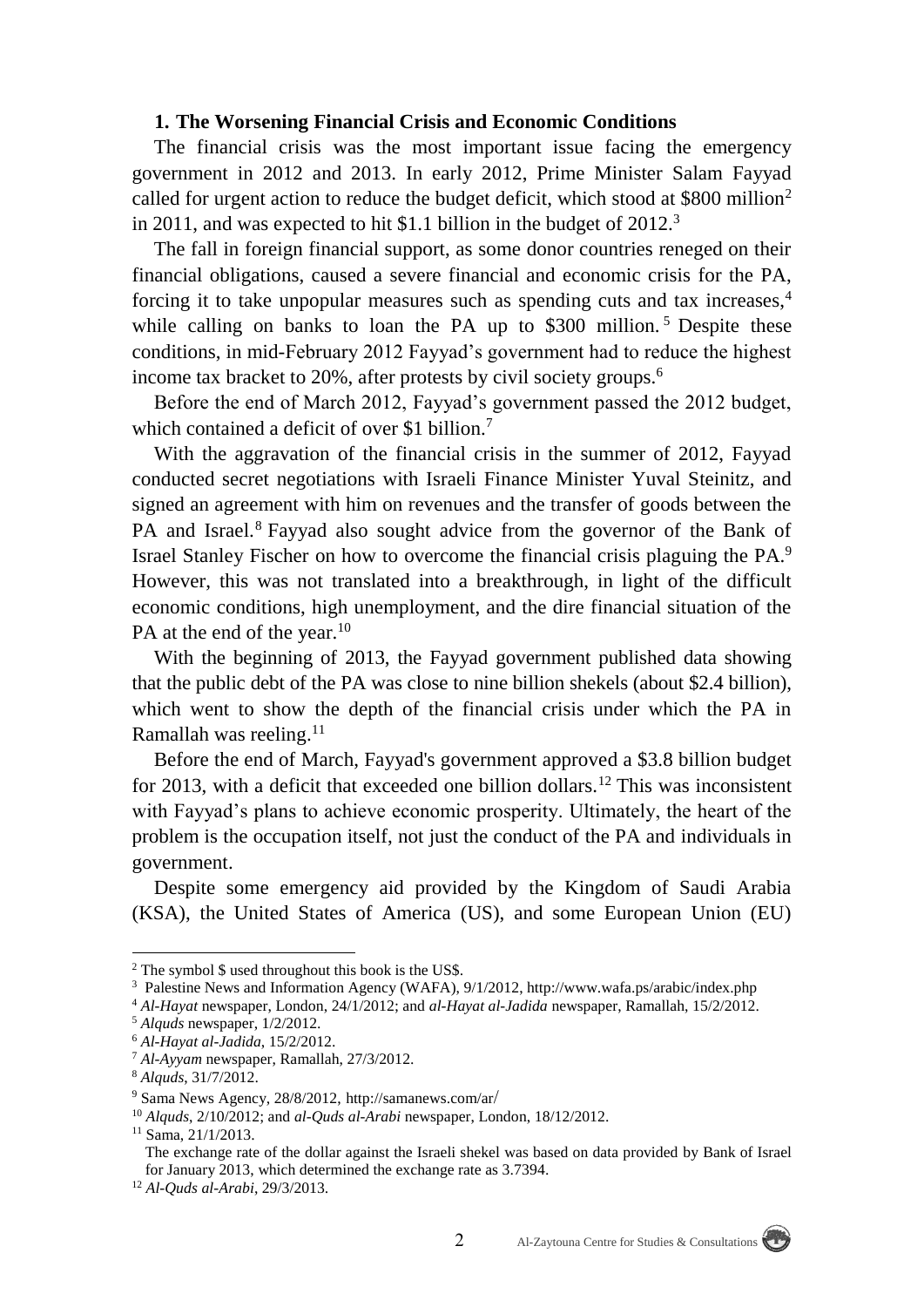countries to the tune of \$500 million in July and August,  $^{13}$  the budget, according to the new head of the emergency government Dr. Rami Hamdallah still had a \$550 million deficit by the end of  $2013$ .<sup>14</sup>

The financial crisis is expected to continue for the time being, in light of the PA's dependence on foreign aid, and the financial and economic agreements signed with Israel. This crisis reflects in various ways the injustice and inequality brought about by the Oslo Accords and other agreements related to them, which have imposed dependency on Israel and made the PA hostage to its policies.

## **2. Opening Corruption Cases**

With the beginning of 2012, the Palestinian Anti-Corruption Commission (PACC) continued to pursue corruption cases involving a number of ministers in the emergency government. The Minister of Economy Hassan Abu Lebda was referred to court on  $10/2/2012$ ,<sup>15</sup> in addition to the Minister of Agriculture Ismail Daiq. The Foreign Minister Riyad al-Maliki was also referred to the PACC on 27/4/2012.<sup>16</sup>

Despite assurances by the head of the PACC Rafiq Natsheh, who said he was in contact with competent authorities abroad in order to extradite a number of individuals suspected of embezzlement and fraud to the tune of millions of dollars,<sup>17</sup> the PACC was delayed, and in the end, it only took limited measures, confiscating funds and assets held by Muhammad Rashid and Walid Najjab.<sup>18</sup>

Aware of the extent of the PACC's shortcomings, Fatah lawmaker Najat Abu Bakr accused the Ministry of Finance in Ramallah of corruption through side deals with major companies, demanding President Mahmud 'Abbas open an investigation into these abuses.<sup>19</sup>

It was clear that the effort to deal with corruption remained inadequate and limited, and did not meet the expectations pinned on them. It is not expected that any serious change will take place during the next phase.

## **3. Cabinet Reshuffles**

Despite repeated calls by Fatah to President 'Abbas to sack and replace Prime Minister Salam Fayyad, 'Abbas repeatedly reappointed Fayyad to head a cabinet with an amended lineup. 'Abbas ordered a cabinet reshuffle under Fayyad, and the new government swore oath before 'Abbas on  $16/5/2012$ <sup>20</sup> Yet, with rising objections and criticisms by the Fatah leadership over Fayyad's tenure, 'Abbas

<sup>20</sup> *Al-Hayat al-Jadida*, 17/5/2012.



 $\overline{a}$ 

<sup>13</sup> *Al-Quds al-Arabi*, 12/9/2013.

<sup>14</sup> *Al-Quds al-Arabi*, 15/11/2013.

<sup>15</sup> *Addustour* newspaper, Amman, 10/2/2012.

<sup>16</sup> Site of Aljazeera.net, 27/4/2012[,](http://www.aljazeera.net/news/pages/d78cd4f6-a113-43ec-8191-01a18e7151b8) [http://www.aljazeera.net](http://www.aljazeera.net/news/pages/d78cd4f6-a113-43ec-8191-01a18e7151b8)

<sup>17</sup> WAFA, 9/4/2012.

<sup>18</sup> Sama, 18/10/2012.

<sup>&</sup>lt;sup>19</sup> Site of The Palestinian Information Center (PIC), 14/7/2012, http://www.palestine-info.info/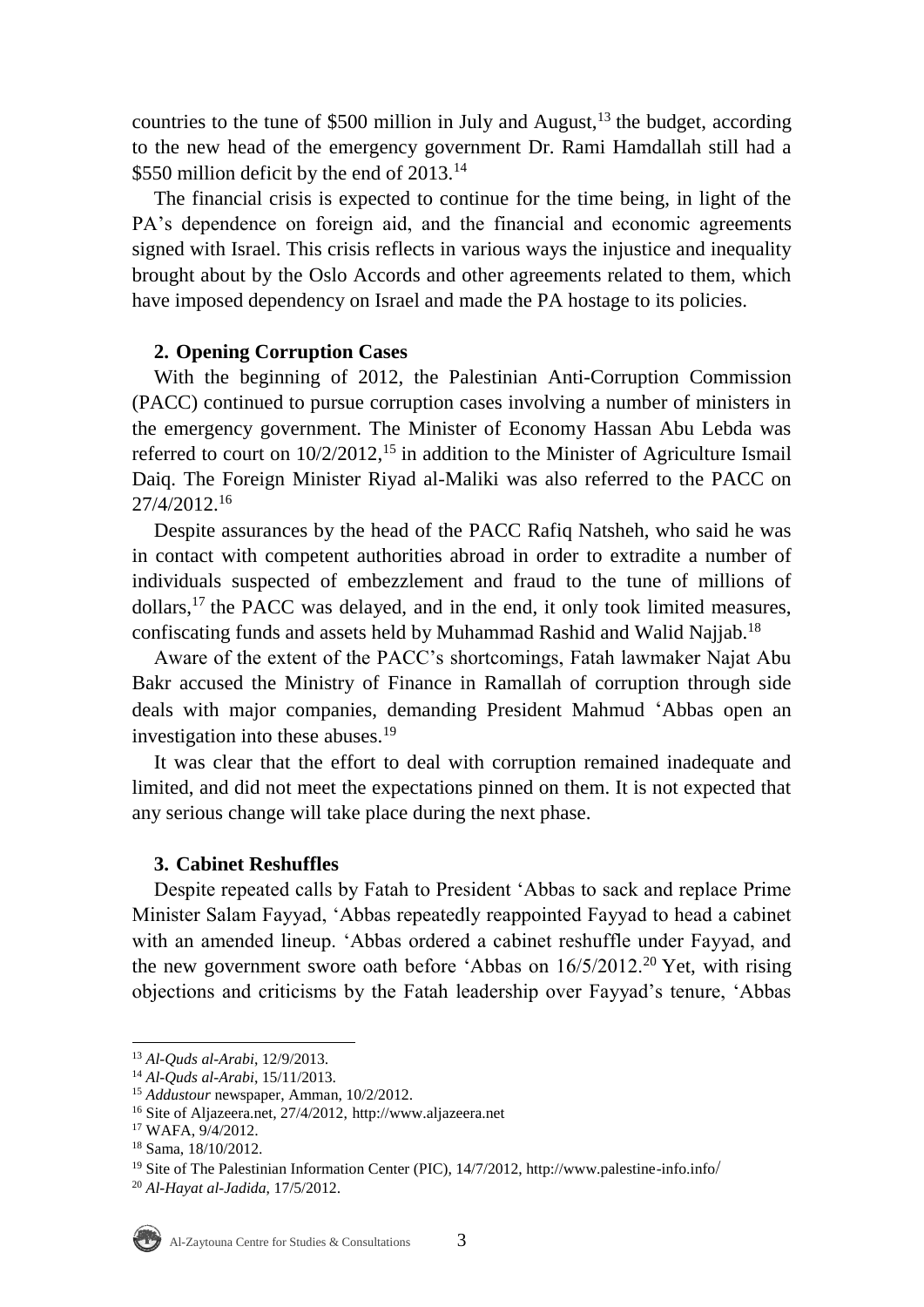accepted the latter's resignation on 14/4/2013, and appointed Rami Hamdallah as his successor.<sup>21</sup>

But Hamdallah resigned 18 days after he was sworn in, on 7/6/2013, because of a sharp dispute with his two deputies (appointed by 'Abbas) over powers. His resignation was accepted, but he continued to serve in a caretaker capacity, until the dispute was resolved. Hamdallah was re-appointed as prime minister, and was sworn in before 'Abbas on 19/9/2013.<sup>22</sup>

One of the reasons that led to Fayyad's resignation was the undeclared conflict between him and 'Abbas. Salam Fayyad tried to take advantage of his position, and his financial and administrative influence, to form a bloc of supporters. Fayyad benefited from US support or reassurance by his policies. 'Abbas ultimately accepted his resignation after becoming increasingly concerned about him, taking advantage of calls from Fatah for Fayyad's dismissal.

#### **4. The Elections**

On 11/7/2012, Fayyad's government approved the holding of local council elections in 93 localities, which were conducted on 20/10/2012. The Central Elections Commission (CEC) approved the results, and the voter turnout was 55%.<sup>23</sup>

The results of the local elections seemed lackluster and half-hearted, after the resistance factions, led by Hamas, declared a boycott. This invalidated any true competition in the elections, as they were limited to electoral lists affiliated to Fatah, the PLO, and independents, which included Fatah members ostensibly expelled from the movement.

Hanna Nasir, chairman of CEC that oversaw the municipal elections, acknowledged there were violations following the closure of the polls, but stressed that this was of moderate scope, and pledged to address all violations.

Later, the CEC confirmed in a press conference that the complaints it received from monitoring groups did not affect the election results. The CEC therefore endorsed the results, noting that it had received a number of complaints that were dealt with first hand on election day.

The municipal elections highlighted the internal split within Fatah in many areas of the WB. Indeed, figures dismissed from Fatah ran on independent lists in some districts, defeating official Fatah candidates and lists. The most prominent example of this took place in the city of Nablus, where the Fatah electoral list was headed by Amin Maqboul, Secretary of the Fatah Revolutionary Council. Maqboul failed to defeat Ghassan al-Shak'a, who had been dismissed from Fatah. Al-Shak'a was then a member of the Executive Committee of the Palestine Liberation Organization (PLO).

<sup>21</sup> *Al-Ayyam*, 14/4/2013.

<sup>22</sup> Reuters News Agency, 20/6/2013; and *al-Ayyam*, 24/6/2013; and WAFA, 20/9/2013.

<sup>23</sup> *Al-Ayyam*, 22/10/2012.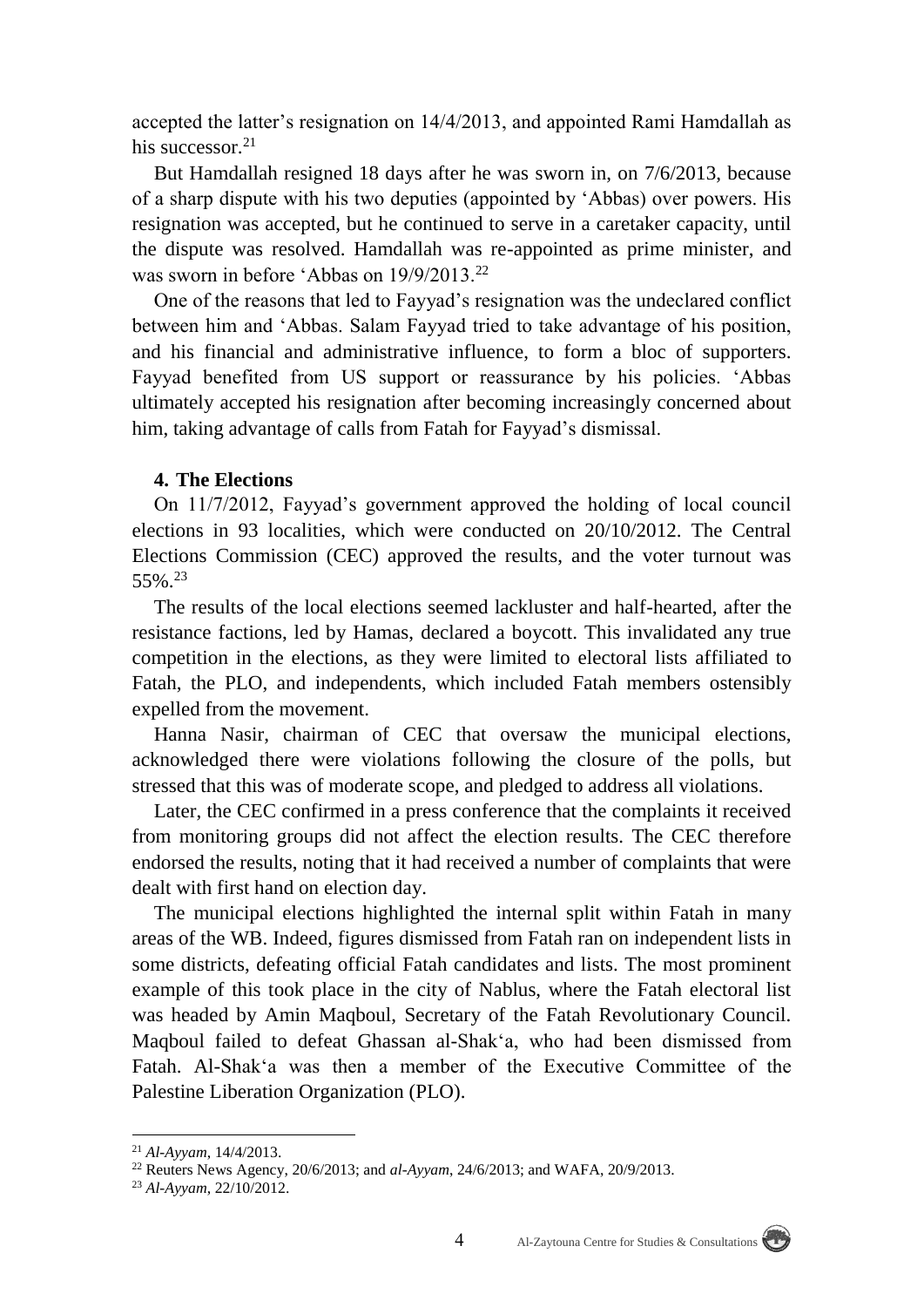Although Fatah declared that its lists had won by a landslide in the local elections, claiming that this represented a referendum over its political platform, observers said that the low turnout, Hamas's boycott, and the victory achieved by Fatah defectors against Fatah lists, were a blow to Fatah's leadership in the WB and were no reason to celebrate.

At the same time, Palestinian sources indicated that the elections in the WB reflected the hidden conflict between President Mahmud 'Abbas, leader of Fatah, and the former Fatah leader Muhammad Dahlan, who was expelled from the movement on 11/6/2011. Dahlan, despite being outside the Palestinian territories, backed electoral lists that competed with official lists from Fatah led by 'Abbas, especially in the major cities in the WB, such as Ramallah, the seat of the PA.<sup>24</sup>

On the other hand, Amin Maqboul acknowledged there were many mistakes made, and also recognized the presence of internal disputes during the electoral process, especially in Nablus, and with regard to Fatah's activities in the municipal elections in the WB. In remarks he made to the press, Maqboul acknowledged to a large extent responsibility for the loss, and expressed regret for accepting to run under the prevailing circumstances. Maqboul cited a number of reasons for Fatah's loss in Nablus, and the position of organizational frameworks before and during the electoral process. Maqboul admitted that what happened during the municipal elections confirmed that the Fatah movement had not learned from the lessons of the PLC elections in 2006, requiring a comprehensive review of the events. Maqboul also made references to the influence of Muhammad Dahlan over the lists in Nablus and elsewhere.<sup>25</sup>

For its part, Hamas judged that these elections represented a furtherance of the division, and had nothing to do with national consensus. Hamas stressed that holding elections without the participation of the GS, and in the absence of national consensus, rendered them worthless and illegitimate. Hamas called on the PA in Ramallah to seek the reconciliation that the people wanted, unite the interior, and give priority to democracy in accordance with the interests of the people.<sup>26</sup>

With the improvement of relations between Fatah and Hamas in late 2013 and early 2014, officials in Hamas and its government declared their willingness to hold local, trade union, and student elections in the GS, as a gesture of goodwill in the efforts for reconciliation. This meant that the issue of local elections would be strongly present on the agenda of national Palestinian work during the next phase.

With regards to legislative and presidential election, which are related to developments concerning internal Palestinian reconciliation, Hanna Nasir, chairman of CEC, announced on 11/4/2013 the end of the process of updating the

<sup>26</sup> PIC, 23/10/2012.



<sup>&</sup>lt;sup>24</sup> Site of Moheet.com,  $23/10/2012$ , [http://moheet.com](http://moheet.com/)/

<sup>25</sup> Site of al-Kashif News, 27/10/2012, [http://elkashif.net](http://elkashif.net/)/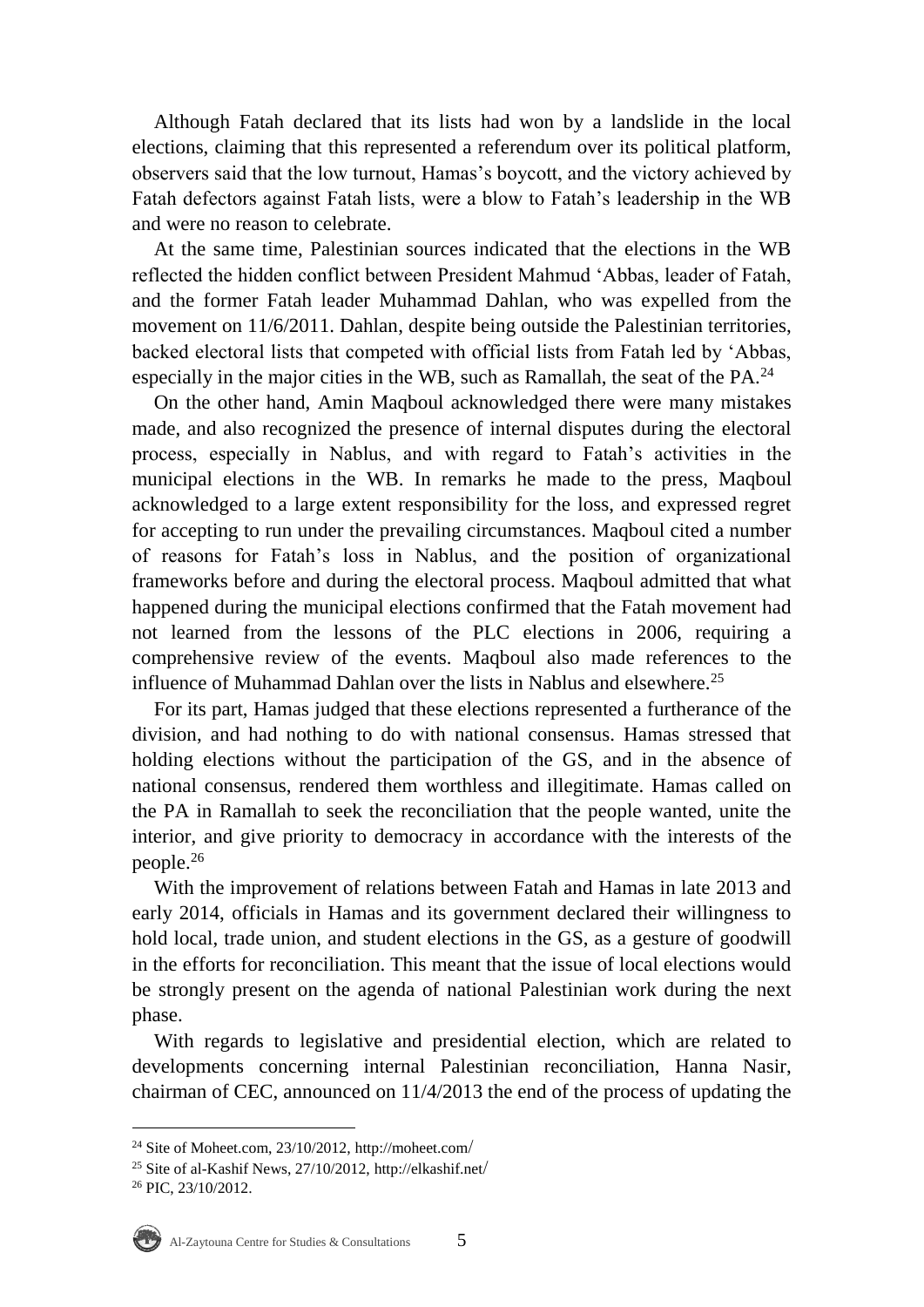voters' register in the WB and GS, declaring readiness for the implementation of any presidential decree to hold elections.<sup>27</sup>

#### **5. The Strained Relationship with GS**

The relationship between the emergency government in the WB and Hamascontrolled GS was marred by tension over issues like electricity, fuel, all the way to conflict over attitudes and political agendas.

Fayyad linked the solution to the worsening electricity crisis in GS to the distribution company in GS covering costs and paying for the fuel.<sup>28</sup> As a result, the crisis was aggravated and economic and living conditions deteriorated in GS.

With the stoppage of Egyptian fuel supplies as a result of the demolition and closure of border tunnels between Egypt and GS, especially in the second half of 2013, the emergency government restated the same conditions, and even demanded a 50% tax on fuel as a condition for supplying GS with fuel in early November 2013. The caretaker government in GS, because of the severe impact of the financial crisis it was facing, rejected this.<sup>29</sup> GS was plunged into darkness as a result. The crisis was not resolved until Qatar paid the tax to the PA in Ramallah in early 2014.<sup>30</sup>

In parallel, sharp political crises erupted at some junctures between the emergency government and the GS caretaker government run by Hamas. On 24/4/2012, Mahmud Habbash, minister of Endowments and Religious Affairs in the Fayyad government, launched a verbal attack on Hamas, accusing it of working to establish a state in GS, with the support of the Muslim Brotherhood.<sup>31</sup> On 26/8/2012, the PA Foreign Minister Riyad al-Maliki launched another attack on Hamas, refusing to participate in the Non-Aligned Summit in Tehran if attended by Hamas Prime Minister Isma'il Haniyyah.<sup>32</sup> In the meantime, Fayyad made an appeal to Haniyyah to decline an invitation by Iranian President Mahmud Ahmadinejad to attend the summit and overcome their differences.<sup>33</sup>

When the president of the International Union for Muslim Scholars (IUMS), Sheikh Yusuf al-Qaradawi, visited GS on 7/5/2013, Habash criticized him, declaring that his visit was not welcomed and claiming that it only cemented internal divisions.<sup>34</sup>

Nevertheless, the emergency government reiterated on more than one occasion its pledge to not suspend its financial obligations to the GS, in a reference to the salaries of employees, especially those affiliated to it and who had abstained from going to work.

 $\overline{a}$ 

<sup>27</sup> *Al-Khaleej* newspaper, al-Shariqa, 11/4/2013.

<sup>28</sup> Reuters, 24/3/2012.

<sup>&</sup>lt;sup>29</sup> Paltoday News Agency,  $2/11/2013$ , [http://paltoday.ps/ar](http://paltoday.ps/ar/)/

<sup>30</sup> Fadel Shanaa Institute for Media, Training and Development, 18/1/2014, http://www.fadel.ps/ar/home <sup>31</sup> Ma'an News Agency, 24/4/2012, http://www.maannews.net/arb/Default.aspx

<sup>32</sup> *Al-Ayyam*, 26/8/2012.

<sup>33</sup> *Al-Ayyam*, 26/8/2012.

<sup>34</sup> Ma'an, 7/5/2013.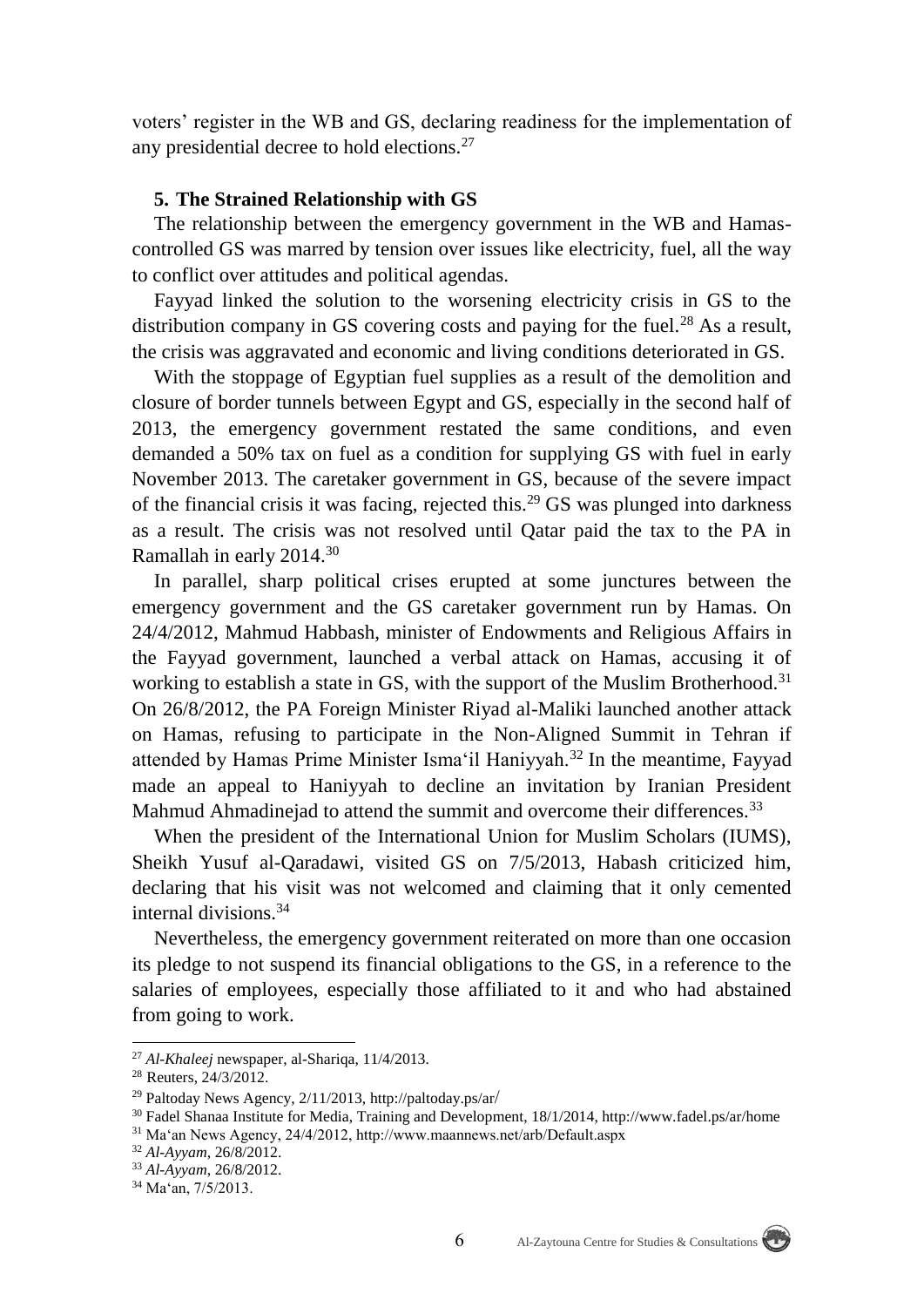The relationship between the emergency government and GS is expected to follow the same trend in the coming phase, and the chapter of tension will not be closed until division is ended and the Palestinian political system is reunited under the banner of a single administration in the WB and GS. However, it is important to point out the big difference between the reality of the WB and that of the GS. The former is under the control of the Israeli occupation, where it continues to build settlements and Judaize Jerusalem, as the PA in Ramallah continues down the path of negotiations. In the meantime, the GS has been turned into a fortress for military resistance, one that has fought two successful conflicts against Israel. This makes the task of replicating the WB political and security regime in GS something that carries strategic, security, and political risks to the continuation of armed resistance.

## **6. Statehood, Refugees, Prisoners, and Settlements**

At the beginning of 2012, it seemed clear that the efforts to build state institutions spearheaded by Fayyad had suffered a major setback. For the PA refrained from signing up for international organizations after being recognized as a non-member observer state at the UN, and also because of accelerated Israeli settlement activities in Jerusalem and the WB to the rhythm of the deadlock in the negotiations with the occupation.

A statement made by Palestinian Civil Affairs Minister Hussein al-Sheikh in Fayyad's government, stressed the foregoing, accusing Israel of undercutting all the sovereign powers of the PA in the Palestinian territories.<sup>35</sup>

This situation continued in 2013, evident in a statement made by Riyad al-Maliki on 1/5/2013. Maliki pointed out that the PA had promised US Secretary of State John Kerry to suspend its efforts to join UN agencies.<sup>36</sup> This made the Fayyad-led administration frustrated, as the latter blamed the whole thing on the failure of the PA leadership from the beginning.<sup>37</sup>

Accordingly, it is possible to say that the state-building project touted heavily in the political discourse of the PA throughout recent years ended up with a major setback and failure, and that the Palestinian situation was left in great need of rebuilding within its political system in order to formulate a new project for liberation.

With the frequent criticisms leveled at the PA, the government in Ramallah tried to show sympathy with the refugees, especially in the refugee camps (RCs) in Syria (notably the Yarmouk RC which was subjected to a crippling siege), in light of the huge suffering and extensive bloodshed of the Palestinians in Syria.

<sup>37</sup> Ma'an, 4/5/2013.



<sup>35</sup> *Al-Quds al-Arabi*, 14/2/2012.

<sup>36</sup> *Alquds*, 1/5/2013.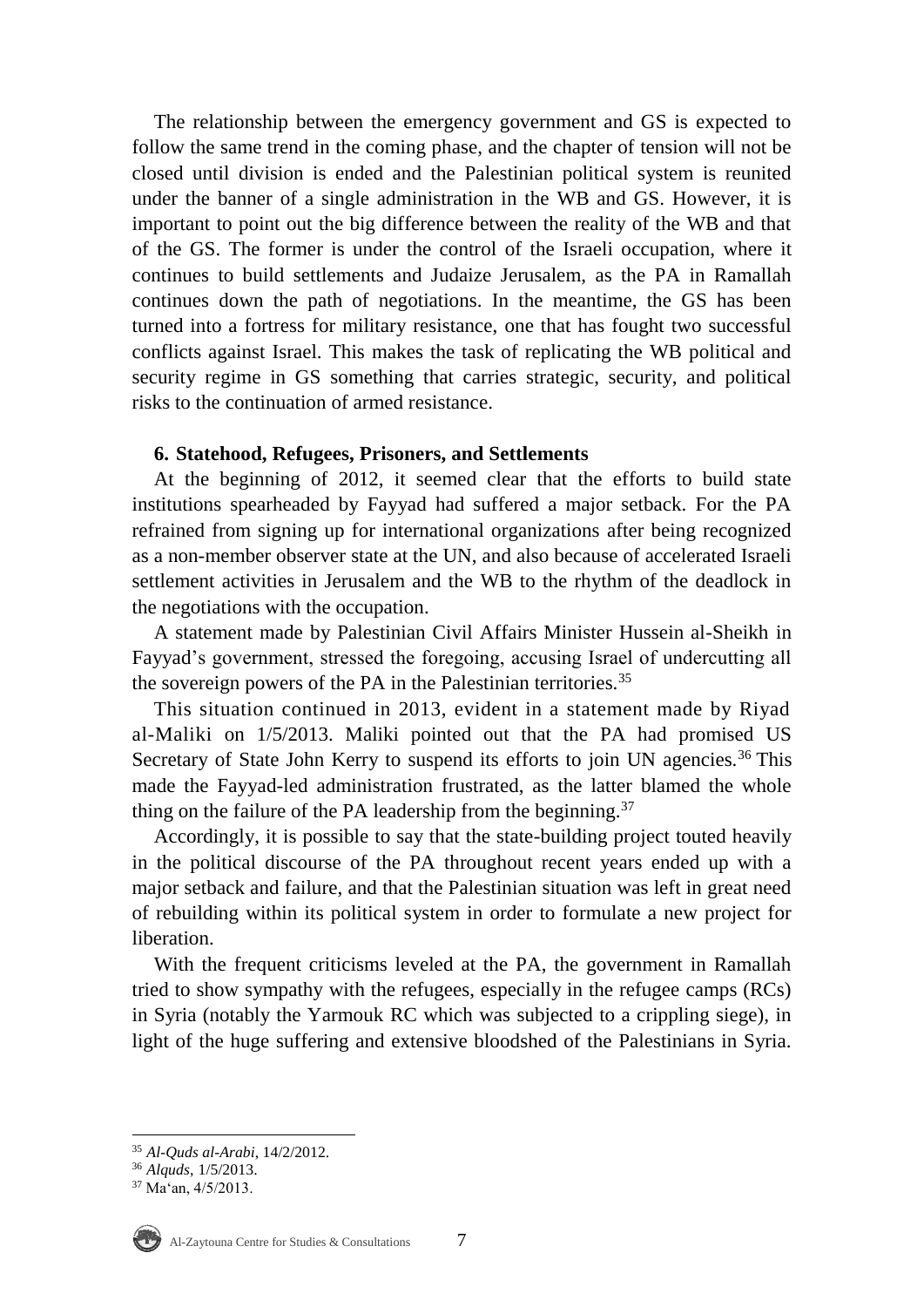On 6/3/2013, the Palestinian government announced it would be offering one million dollars each month to help Palestinian refugees in Syria.<sup>38</sup>

With the end of November 2013, the head of the emergency government Rami Hamdallah visited Beirut to take part in the International Day of Solidarity with the Palestinian People, and met with Lebanese leaders, stressing that the Palestinian RCs were under Lebanon's sovereignty.<sup>39</sup>

Ongoing events indicate that the Palestinian RCs will continue to be hostage to the volatile situation in Syria and Lebanon, and part of the polarization there in the coming period.

The government in Ramallah appeared completely helpless in confronting the settlements spreading in Palestinian territories like wildfire. Hamdallah could do nothing more than make gestures, for example declaring 750 thousand olive trees would be planted to protect against settlement building at the end of October 2013.<sup>40</sup>

It was not be difficult to anticipate further escalation of the crimes of the settlers during the next phase, in the absence of any kind of response to these crimes, and in light of Palestinian division and the failure of uniting around national resistance against the occupation, settlement building, and the Judaization of Jerusalem.

## **7. The Issue of 'Arafat's Death**

The extent of the failure of the emergency government and the PA in addressing the issue surrounding the late leader Yasir 'Arafat's death was clear. Despite the forensic investigations revealed by Al Jazeera in July 2012, in a report that included the results of tests on 'Arafat's belongings and blood, hair, and urine samples by Swiss experts. This was in addition to the analysis of 'Arafat's remains and other belongings carried out again by Swiss experts, whose results were announced in November 2013. The tests clearly showed the presence of a high level of the radioactive element polonium, but the PA did not take any steps to reveal the truth and share it with the public. $41$ 

On this basis, it was not surprising that some Palestinian figures and factions launched accusations against the PA of deliberately failing to uncover the mystery of the death of President 'Arafat, including Hassan Khreisheh, second deputy speaker of the PLC, who accused influential leaders in the PA of involvement in the murder of 'Arafat, in collusion with Israel.<sup>42</sup> Mahmud 'Abbas

<u>.</u>

<sup>41</sup> Aljazeera.net, 4/7/2012. For the full text of investigation see Aljazeera.net, 11/7/2012, <http://www.aljazeera.net/killingArafat/pages/79518ac3-78b0-4498-a072-fad3c3193573> It is worth mentioning that the Russian experts' analysis of the remains of 'Arafat and his belongings, did not prove that 'Arafat was poisoned with radioactive polonium, see site of British Broadcasting Corporation (BBC), 15/10/2013[, http://www.bbc.co.uk/arabic](http://www.bbc.co.uk/arabic)

<sup>38</sup> *Al-Khaleej*, 6/3/2013.

<sup>39</sup> *Assafir* newspaper, Beirut, 29/11/2013.

<sup>40</sup> *Alittihad* newspaper, Abu Dhabi, 27/10/2013.

<sup>42</sup> *Al-Sharq* newspaper, Dammam, 6/7/2012.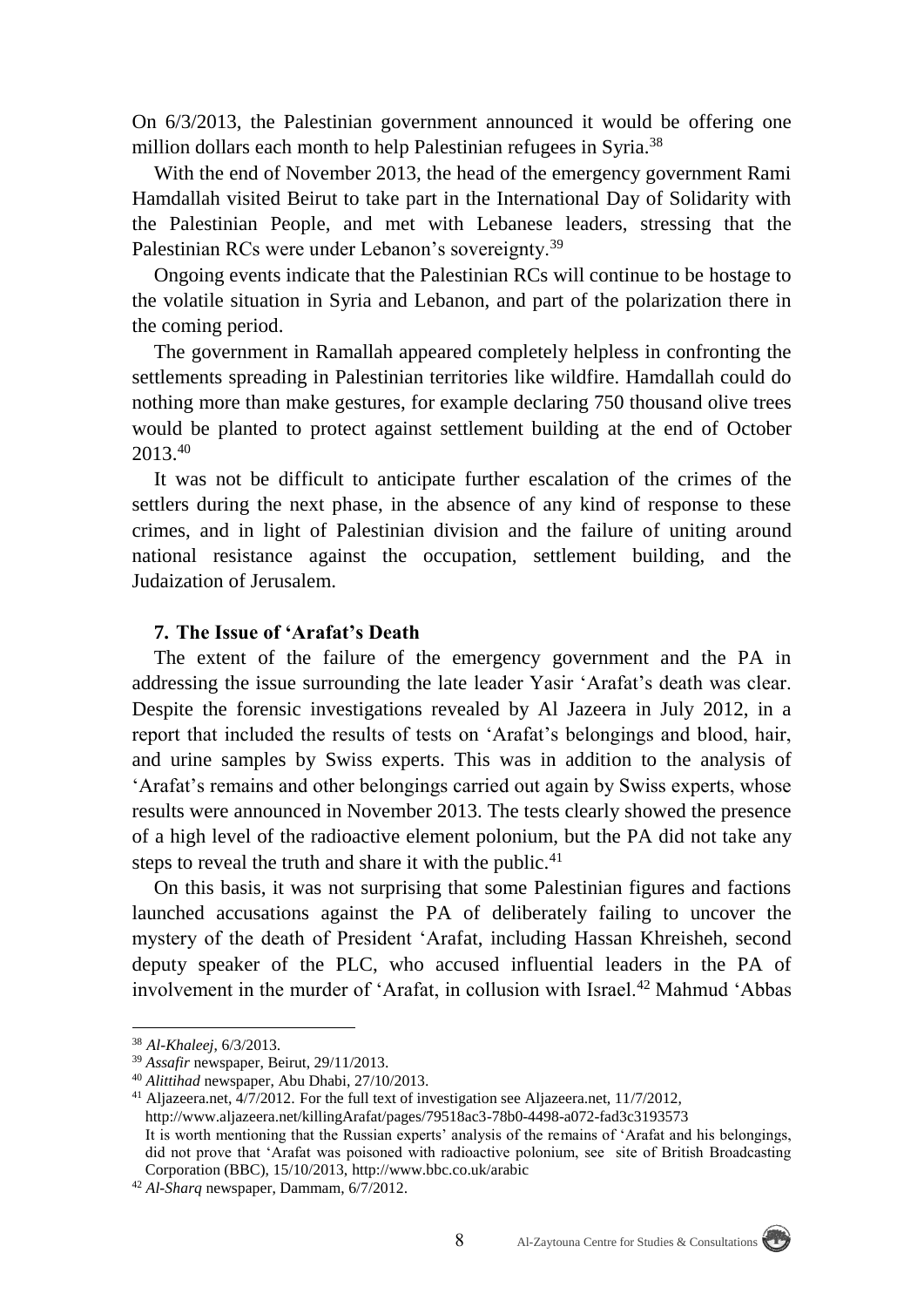and Muhammad Dahlan also exchanged accusations over responsibility for the killing of 'Arafat.<sup>43</sup> Therefore, many doubts remain as to whether the PA would accomplish anything regarding this issue during the next phase.

## **8. Foreign Relations**

In the context of its foreign relations, it was interesting that official relations were fully restored between the PA and Kuwait. In September 2012, President 'Abbas nominated Ambassador Rami Tahboub as ambassador of Palestine to Kuwait, after an estrangement that had endured for 22 years, following the historical rupture that occurred between the two parties.<sup>44</sup>

## *Second: The Caretaker Government in the GS*

The caretaker government in GS led by Isma'il Haniyyah continued to function over the past two years, under a crippling blockade that has had harsh effects on all aspects of life in GS.

Economically, the government faced financial hardship that evolved into a crisis in the second half of 2013, amid tough economic conditions due to the siege and the destruction of the tunnels on the border with Egypt.

Politically, the government renewed its commitment to national principles and support for the resistance, and rejected negotiations and Kerry's plan. The Hamas-led government made concerted efforts to lift the siege and rebuild GS, leading Haniyyah on a successful foreign tour that included several Arab and Islamic countries, and brought the Emir of Qatar to GS to inaugurate some major projects. However, relations with Egypt and Syria soured after Hamas left Syria, and the coup that deposed President Morsi in Egypt.

At the Palestinian level, the relationship between Haniyyah's government and the PA in Ramallah had many episodes of tension and mudslinging in the media, followed by gestures of goodwill to improve relations and preparation of the national climate for internal reconciliation.

Administratively, the government made one cabinet reshuffle in an attempt to improve the administrative performance of services provided to citizens.

At the security level, the government was able to overcome sensitive security challenges arising from the overthrow of President Morsi in neighboring Egypt.

The most important issues related to the caretaker government in GS can be outlined as follows:

## **1. The Financial Crisis and the Worsening Economic Situation**

The financial crisis was an important part of the tenure of the GS caretaker government in 2012 and 2013. The 2012 budget passed by the PLC in GS at the

<sup>44</sup> *Alquds*, 19/9/2012.



<sup>&</sup>lt;u>.</u> <sup>43</sup> *Al-Quds al-Arabi*, 13/3/2014; and Aljazeera.net, 14/3/2014.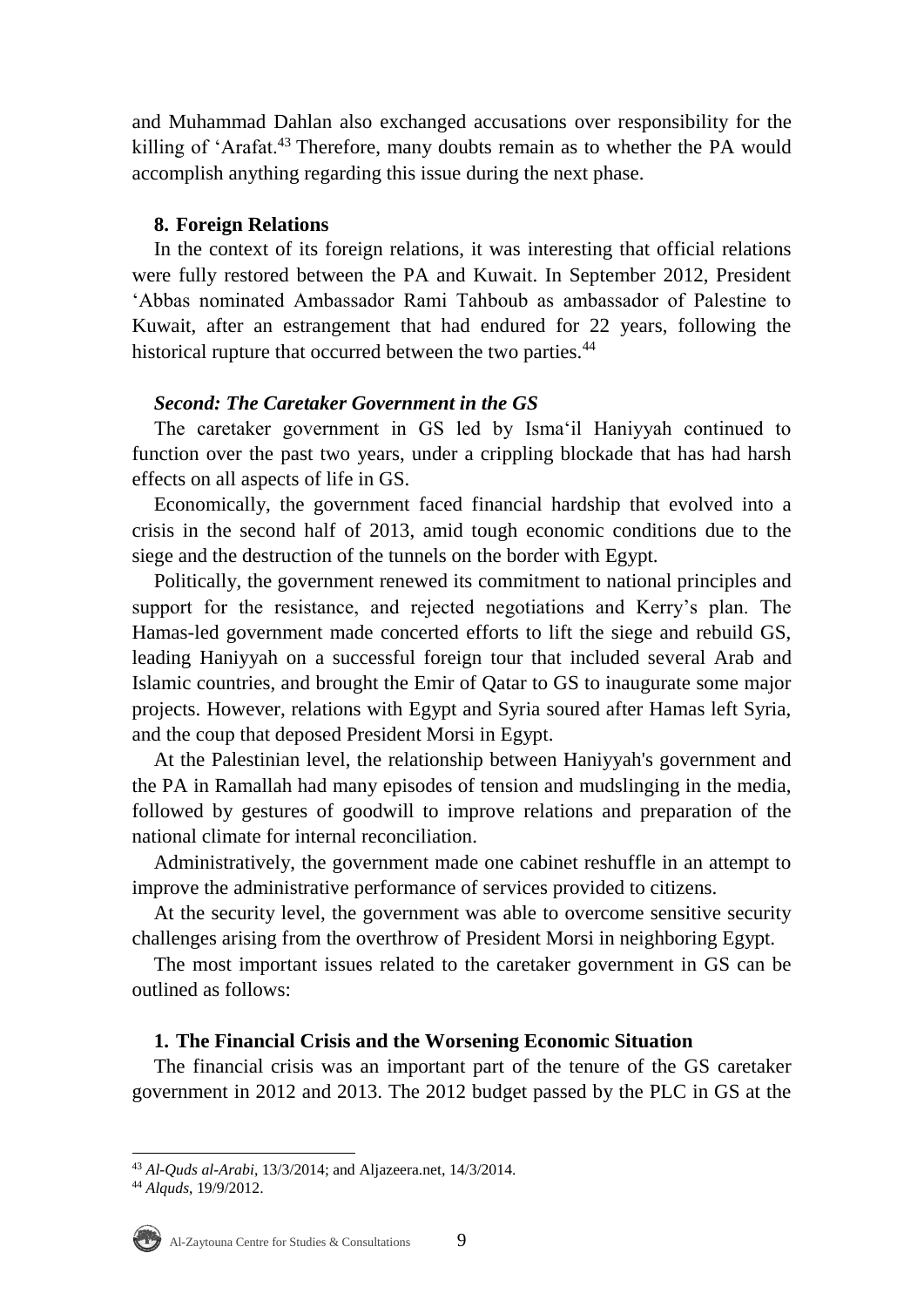end of March 2012, was worth a total of \$869 million, and had a deficit of 80%.<sup>45</sup> The 2013 budget, passed by the PLC at the end of December 2012 with a total of \$897 million, had a deficit of 73%.<sup>46</sup> Before 2013 ended, the PLC passed the 2014 budget, with total expenditures of \$784 million with a deficit of \$589 million, indicating the depth of the financial crisis affecting Haniyyah's government.<sup>47</sup>

To underscore the economic deterioration that faced Haniyyah's government, one may point to statements made by the Minister of National Economy 'Alaa al-Rafati in early 2011, when he confirmed that 1,400 tunnels on the border with Egypt did not meet the needs of Gazans for goods, prompting Haniyyah to propose establishing a free trade zone between GS and Egypt.<sup>48</sup>

Despite paying to employees on time to the tune of 149 million shekels (around \$38.6 million) monthly, offering assistance to needy families, and cutting some taxes<sup>49</sup>, Haniyyah's government suffered throughout 2012 from clear difficulties in reviving the economic situation in GS as a result of the continuation of the blockade.

With the beginning of 2013, the economic situation became even worse, as the Egyptian army conducted a systematic campaign to close down border tunnels between Egypt and GS. The deputy Prime Minister and Minister of Finance in Haniyyah's government estimated Gaza's monthly losses as a result of the blockade at \$250 million.<sup>50</sup> In early October 2013, Minister of National Economy 'Alaa Rafati confirmed that the losses resulting from the destruction of the tunnels by the Egyptian army, notably since July 2013, amounted to approximately \$460 million. <sup>51</sup> To make matters worse, GS was struck by a blizzard in mid-December 2013, causing losses of up to \$64 million according to preliminary estimates by the Ministry of Public Works and Housing in Haniyyah's government.<sup>52</sup>

Thus, all indications point out that the financial crisis facing Haniyyah's government would continue, and economic conditions would continue to deteriorate over the next phase.

## **2. Rejecting Negotiations, and the Strategy of Resistance Against Occupation**

The caretaker government maintained its political positions rejecting continued negotiations with the occupation, calling them "absurd" and asserting that they squander Palestinian rights and core principles. Haniyyah's position



<sup>45</sup> *Al-Sharq* newspaper, Doha, 2/4/2012.

<sup>46</sup> Site of Felesteen Online, 31/12/2012, http://www.felesteen.ps/

<sup>47</sup> Ma'an, 31/12/2013.

<sup>48</sup> Addustour, 13/1/2012; and Felesteen Online, 29/1/2012.

<sup>49</sup> Felesteen Online, 15/2/2012, and 16/1/2013; and *Asharq Alawsat* newspaper, London, 18/2/2012. The exchange rate of the dollar against the Israeli shekel was based on data provided by Bank of Israel for 2012, which determined the exchange rate as 3.858.

<sup>50</sup> PIC, 14/4/2013.

<sup>51</sup> *Al-Hayat*, 7/10/2013.

<sup>52</sup> Palestinian Press Agency (Safa), 14/12/2013[, http://safa.ps;](http://safa.ps/) and PIC, 14/12/2013.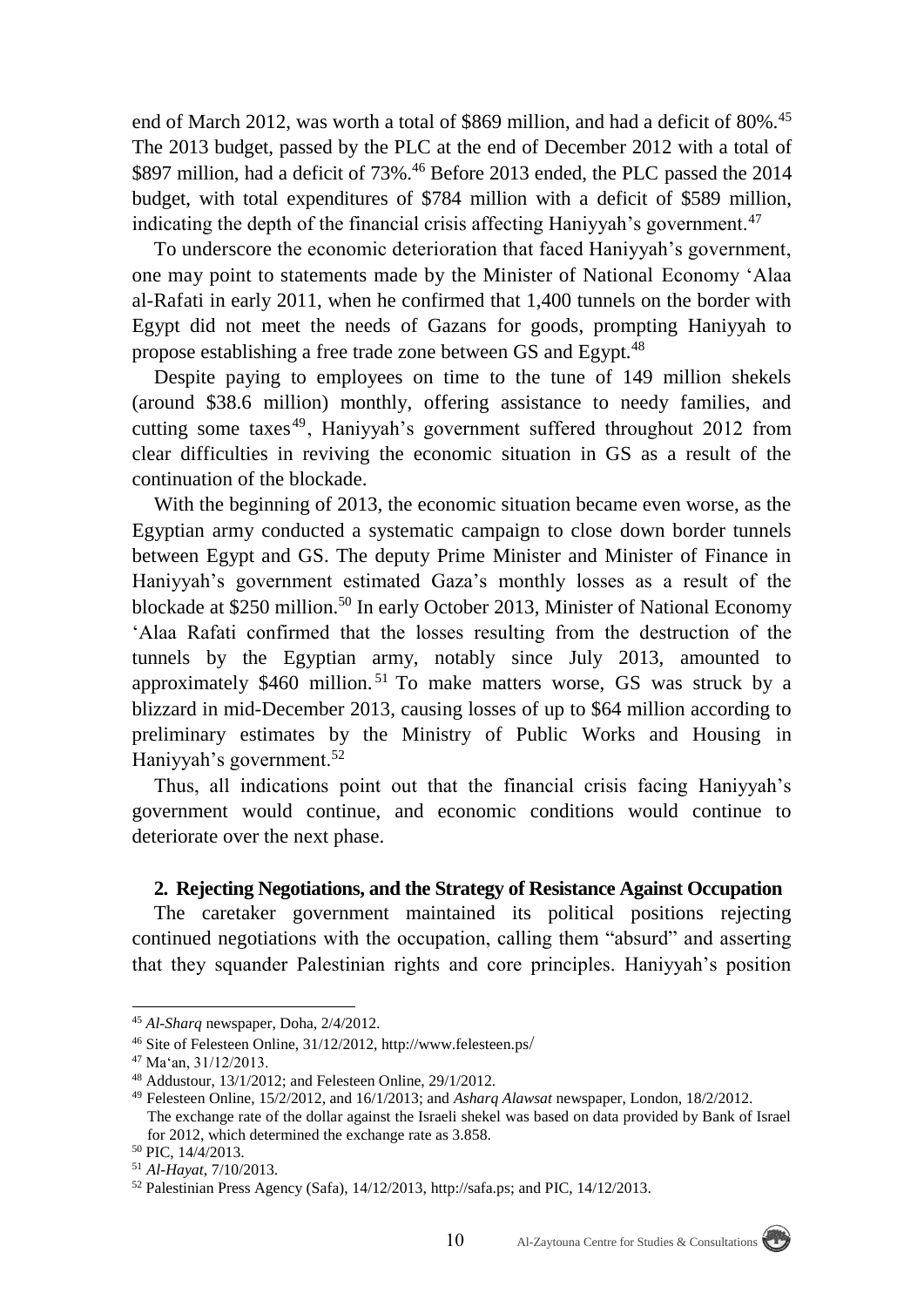emerged clearly following the Arab initiative for land swaps with Israel, flatly rejecting the bid.<sup>53</sup> In addition, Haniyyah rejected the resumption of negotiations following the efforts by US Secretary of State John Kerry at the end of July 2013, and all the outcomes and commitments resulting therefrom. It does not appear that Haniyyah's government intends to tone down its sharp criticisms of the negotiations in the coming period.

Haniyyah's government did not hesitate to show its support for Palestinian resistance, stressing that resistance never stopped and that it was in a stage of studying and planning, and that resistance and jihad remained the most prudent choice to liberate the land and restore rights.<sup>54</sup> This was embodied in providing political, national, and legal cover for Palestinian resistance forces in their fight against the occupation, despite the inclination of Haniyyah's government toward de-escalation on the ground.

When Israel assassinated Ahmad Ja'bari, deputy commander of the Ezzedeen al-Qassam Brigades, Haniyyah declared that his blood would not shed in vain.<sup>55</sup> Hamas and the Islamic Jihad Movement in Palestine (PIJ) decided to initiate a full-scale response over the following seven days after the assassination of Ja'bari. This was known as the eight-day war in November 2012. The first day was the Israeli assault, while the following seven days were a counter-attack by Hamas and the PIJ, firing rockets that reached as far as Jerusalem and Tel Aviv. Israel stepped up its threats and mobilized its reservists for a full-scale attack on Gaza, while responding with heavy bombardment. However, Israel was in a weaker defensive position, and called for an unconditional ceasefire throughout the conflict, while Hamas and the PIJ insisted on their conditions in return for a ceasefire. Ultimately, the Netanyahu government and the US State Department accepted those conditions for a ceasefire, led by lifting the blockade of GS. This was declared by both Khalid Mish'al, head of Hamas's political bureau, and Ramadan 'Abdullah, secretary-general of the PIJ, at a joint press conference on 21/11/2012. Haniyyah emphasized that this development was a major victory for the Palestinian people and their cause.<sup>56</sup>

As part of its strategy to confront the occupation, the Ministry of Interior in Haniyyah's government launched on 12/3/2013 a campaign to combat collaboration with Israel, and opened the door for collaborators to receive amnesty for a period of two months, after which the campaign was declared a success.<sup>57</sup>

On the anniversary of the "Devotion of the Free" prisoner exchange deal, Haniyyah declared that thousands of resistance fighters were training above and

<sup>53</sup> Felesteen Online, 2/5/2013.

<sup>54</sup> *Al-Khaleej*, 11/1/2012; and *Al-Sharq*, Doha, 2/2/2012.

<sup>55</sup> Sama, 16/11/2012.

<sup>56</sup> *Al-Hayat*, 22/11/2012.

<sup>57</sup> The Palestinian National Authority, Site of Ministry of Interior, 12/3/2013, http://www.moi.gov.ps/; and *Alittihad*, 13/5/2013.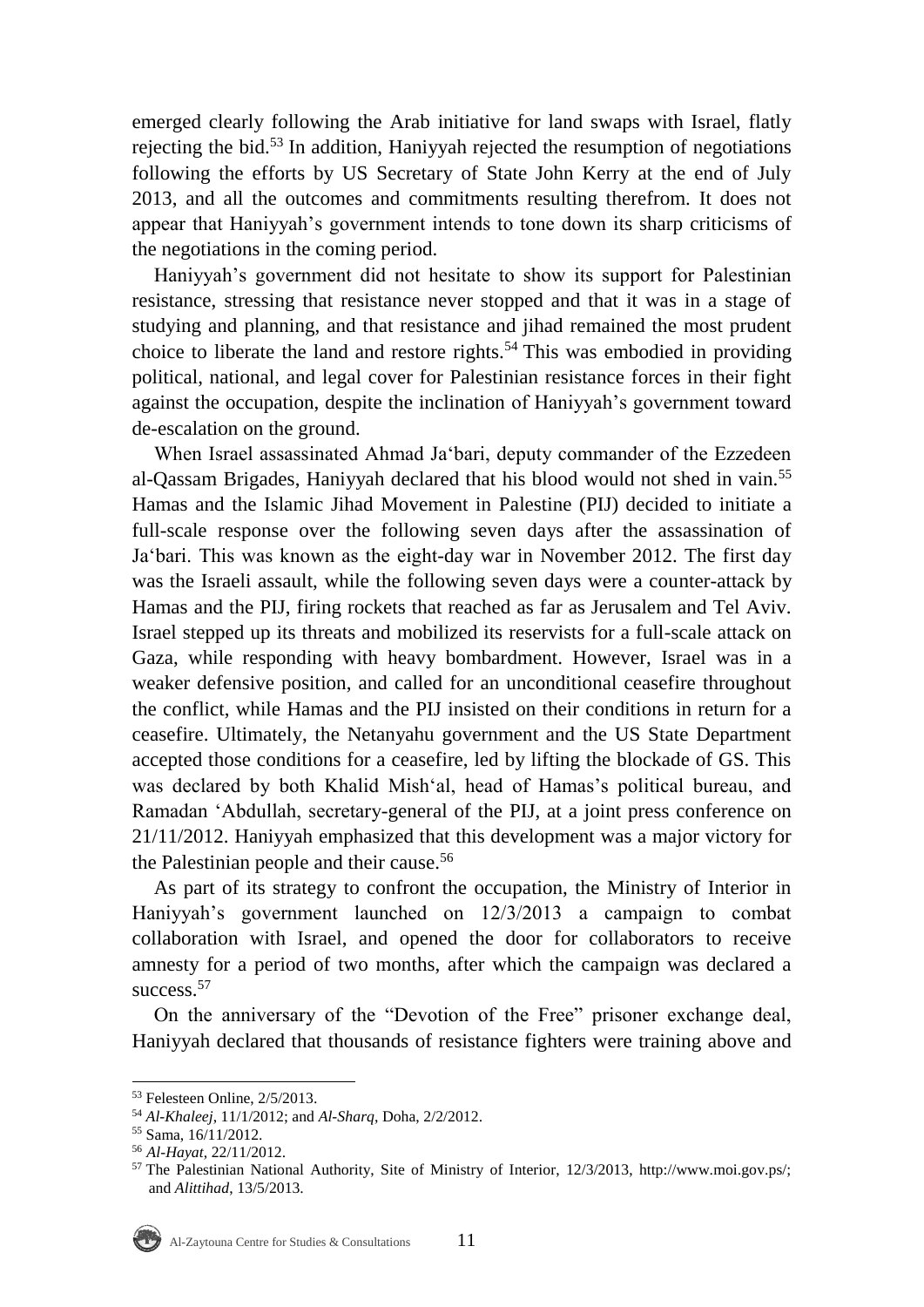below ground to meet the enemy in combat.<sup>58</sup> This indicates the extent of the wager made by the Haniyyah's government on resistance during the next stage, in order to confront Israel and defend the Palestinian people and their national cause.

## **3. The Blockade Issue and Reconstruction**

The hopes of Haniyyah's government in breaking the political and economic siege were revived in 2012, especially in light of the success of Haniyyah's foreign tour, which included major Arab states. Haniyyah seemed confident on 28/2/2012 when he declared "The blockade is now behind us."<sup>59</sup> However, his enthusiasm was soon dampened as the blockade was sustained. On 2/4/2012, he proclaimed that the Arab countries were not innocent of the slow murder of the people of GS.<sup>60</sup> With the continuation of the blockade, despite the victory of Muhammad Morsi, the presidential candidate of the Muslim Brothers (MB) movement in Egypt's elections at the end of June 2012, Haniyyah declared on 29/8/2012 without equivocation that the PA was responsible for incitement toward sustaining the siege on  $GS$ .<sup>61</sup>

The hurdles faced by the Palestinians in passing through the Rafah border crossing, with limited number of operating hours and long lists of people banned from travelling, were one of the leading manifestations of the blockade on GS. This prompted Haniyyah to put pressure on Egypt to repudiate the agreements relating to the Rafah crossing signed in 2005, arguing that these had legally expired, and called for opening the terminal to goods and people without restrictions.<sup>62</sup> Although President Morsi asked competent authorities repeatedly to ease the procedures at the Rafah crossing, the commitment was selective and partial, given the presence of many state agencies that were hostile to Morsi and the MB movement.

The year 2013 was the hardest at the level of the impact of the blockade on the people of GS. The campaign led by the Egyptian army against border tunnels, to close them down or demolish them, had deeply damaging economic effects on the living conditions of citizens in GS. This much was expressed in statements by 'Abdul Salam Siyam, secretary general of Haniyyah's government on 10/11/2013, who said that the GS was experiencing the most severe episode of the blockade.<sup>63</sup>

The crisis of fuel and electricity was one of the worst aspects of the blockade in 2012 and 2013. The Palestinian Energy and National Resources Authority in GS declared several times that the main power plant would close down due to



<sup>58</sup> Sama, 19/10/2013.

<sup>59</sup> *Al-Quds al-Arabi*, 3/4/2012.

<sup>60</sup> *Elwatan* newspaper, Egypt, 29/8/2012.

<sup>61</sup> Sama, 8/9/2012.

<sup>62</sup> Felesteen Online, 2/3/2012.

<sup>63</sup> Felesteen Online, 28/2/2012.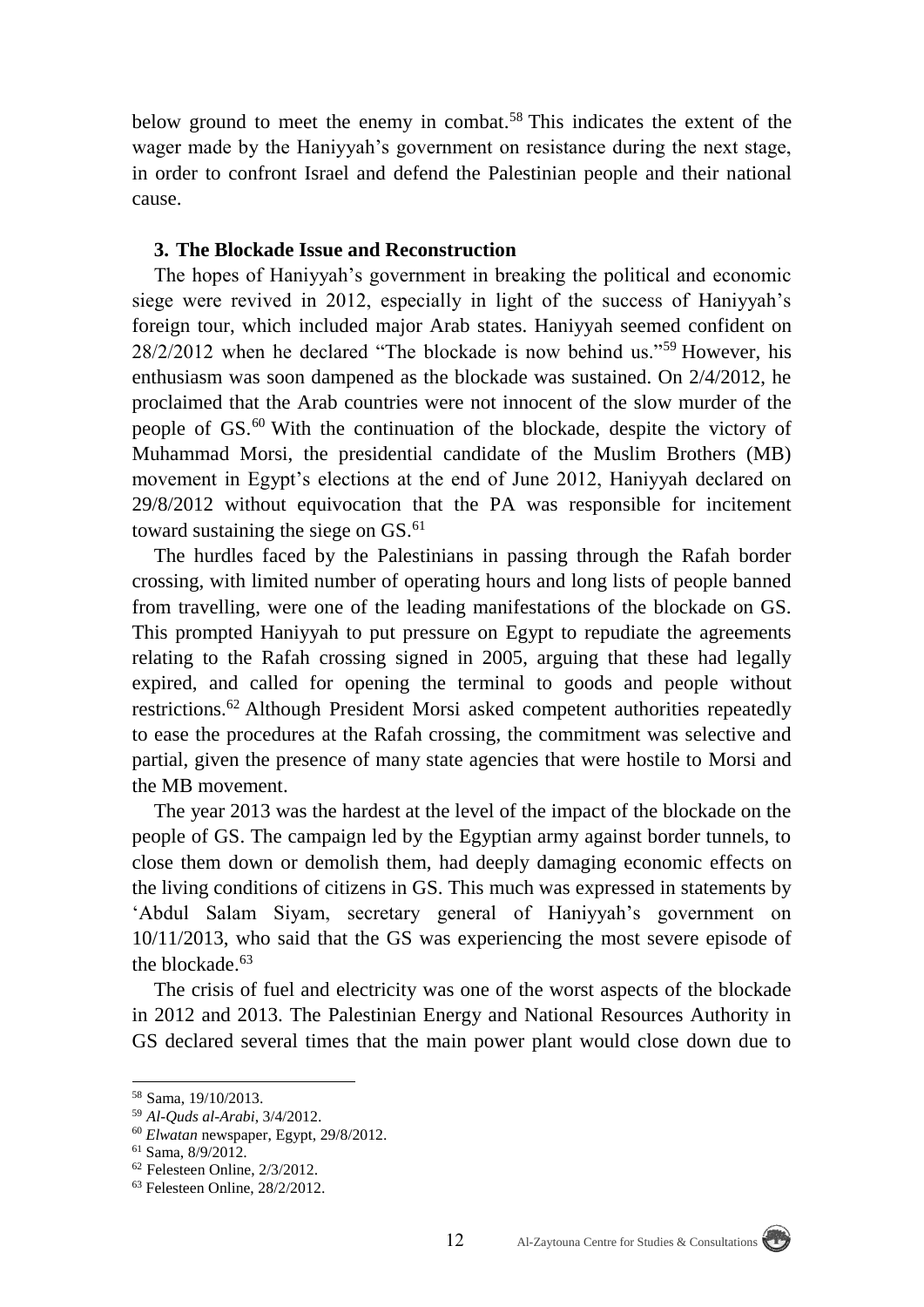lack of fuel, putting immense pressure on Haniyyah's government, which sought to find radical solutions for the crisis regionally.

Despite the agreement Haniyyah reached on 23/2/2012 with Egypt and the Islamic Development Bank to end the crisis, he returned on 2/3/2012 to accusing parties and forces of obstructing the resolution of the crisis for extortion purposes.<sup>64</sup>

With Qatar's willingness to supply the GS with fuel to resolve the crisis, Haniyyah's government enjoyed a renewed sense of optimism.<sup>65</sup> However, the Hamas government soon accused the Egyptian authorities again of blocking the entry of the fuel supplies, and thus the crisis continued.

The electricity crisis continued with ups and downs, until it reached a peak when the power plant was shut down completely on 1/9/2013, due to fuel shortages resulting from the demolition of border tunnels, and taxes imposed by the government in Ramallah. Efforts were again made to find a solution, but they collided with the position of the PA, which refused to supply fuel to GS unless it paid tax on the fuel. Qatar intervened and paid the tax, easing the crisis to a certain degree.<sup>66</sup>

All indications suggest that the blockade is going to get worse unless the conduct of the Egyptian government changes, and Palestinian reconciliation materializes.

Qatar sponsored several projects for the reconstruction of GS. Haniyyah declared that Qatar had allocated \$250 million for that purpose during his landmark visit to Doha in early  $2012<sup>67</sup>$  On  $23/10/2012$ , the Emir of Qatar conducted a historical visit to GS, announcing massive projects worth more than \$400 million, which Haniyyah saw as a challenge to the political and economic blockade of GS.<sup>68</sup>

On 13/12/2012, Haniyyah announced the start of the Qatari project for the reconstruction of Gaza.<sup>69</sup> However, the coup that took place in Egypt on  $3/7/2013$ prevented the entry of construction materials and other supplies needed for the project, which had to proceed partially and not fully according to the plans in place.

Accordingly, implementation of GS's reconstruction will remain partial unless coupled with an end to the blockade of GS.

## **4. The Relationship with the PA and Fatah**

The years 2012 and 2013 saw many twists and turns in the relationship between Haniyyah's government on the one hand, and the PA and Fatah on the

<sup>69</sup> Felesteen Online, 13/12/2012.



 $\overline{a}$ 

 $64$  Alray News Agency, 10/11/2013, http://www.alray.ps/ar/

<sup>65</sup> Felesteen Online, 20/3/2012.

<sup>66</sup> Aljazeera.net, 15/12/2013.

<sup>67</sup> PIC, 8/3/2012.

<sup>68</sup> Sama, 23/10/2012.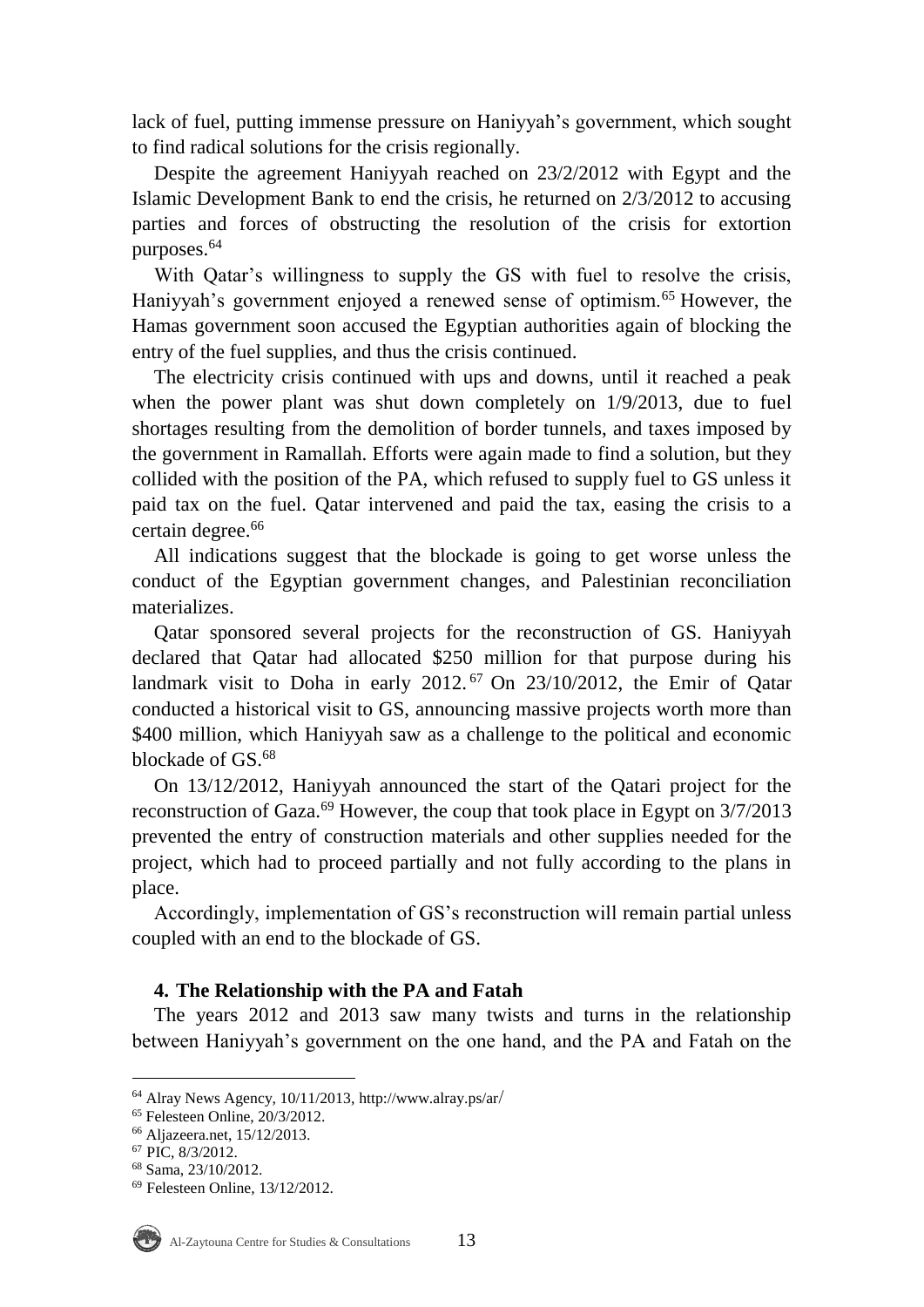other. In addition to the usual factional bickering and the political disputes with responses and counter responses, this relationship saw some marked tension, especially when the Hamas Ministry of Interior announced at the end of February 2012 its intention to execute some collaborators affiliated with Fatah. This forced the ministry to deny its intention to carry out any executions on political or factional grounds.<sup>70</sup>

The relation between the two sides entered a critical stage when Haniyyah's government accused Fatah and PA media outlets and figures, as well as the prominent but sacked Fatah figure Muhammad Dahlan, of incitement against GS. Hamas took legal action against them following the coup in Egypt, stressing that it had phone records proving the charges. $71$ 

Despite the reactivation of reconciliation efforts at the end of 2013, the relationship between Fatah and Hamas remained hostage to differences and incitements from time to time. This will keep the future of the relationship subject to developments related to the progress of the reconciliation and national consensus.

In 2012 and 2013, Haniyyah's government constantly sought to encourage the formation of a Palestinian national unity government, declaring its backing for the Doha Declaration and its willingness to step down immediately upon the formation of this government. The reconciliation issue was an essential part of Haniyyah's political efforts, especially with Egyptian President Muhammad Morsi, after he took office, and Egyptian intelligence officials who were in charge of the Palestinian reconciliation issue.<sup>72</sup>

Over the two years, Haniyyah's government made several goodwill gestures in this direction, including agreeing to let 80 people from Fatah return to GS, and pardoning detainees arrested during the clashes with Fatah in 2007.<sup>73</sup> However, the last quarter of 2013 saw significant action, when Haniyyah called on the factions to participate in ruling the GS, called for forming a national committee to implement reconciliation, and reached out to President 'Abbas repeatedly, creating a fertile ground for achieving reconciliation.

#### **5. Foreign Relations**

In early 2012, Haniyyah continued his foreign tour, which had started with Egypt and Sudan. Haniyyah travelled to Turkey and Tunisia, and then Bahrain, Qatar, Kuwait, and Iran. He met with the heads of states of these countries and senior officials, to discuss ways to support the Palestinian issue, to lift the blockade and reconstruct GS.

<sup>70</sup> Felesteen Online, 29/2/2012.

<sup>71</sup> *Alquds*, 18/7/2013; and Quds Press International News Agency, London, 31/7/2013, [http://www.qudspress.com](http://www.qudspress.com/)/

<sup>72</sup> Site of Alresalah Press, 26/7/2012, [http://alresalah.ps/ar](http://alresalah.ps/ar/)/

<sup>73</sup> *Al-Hayat*, 22/1/2012; and *Asharq Alawsat*, 26/11/2012.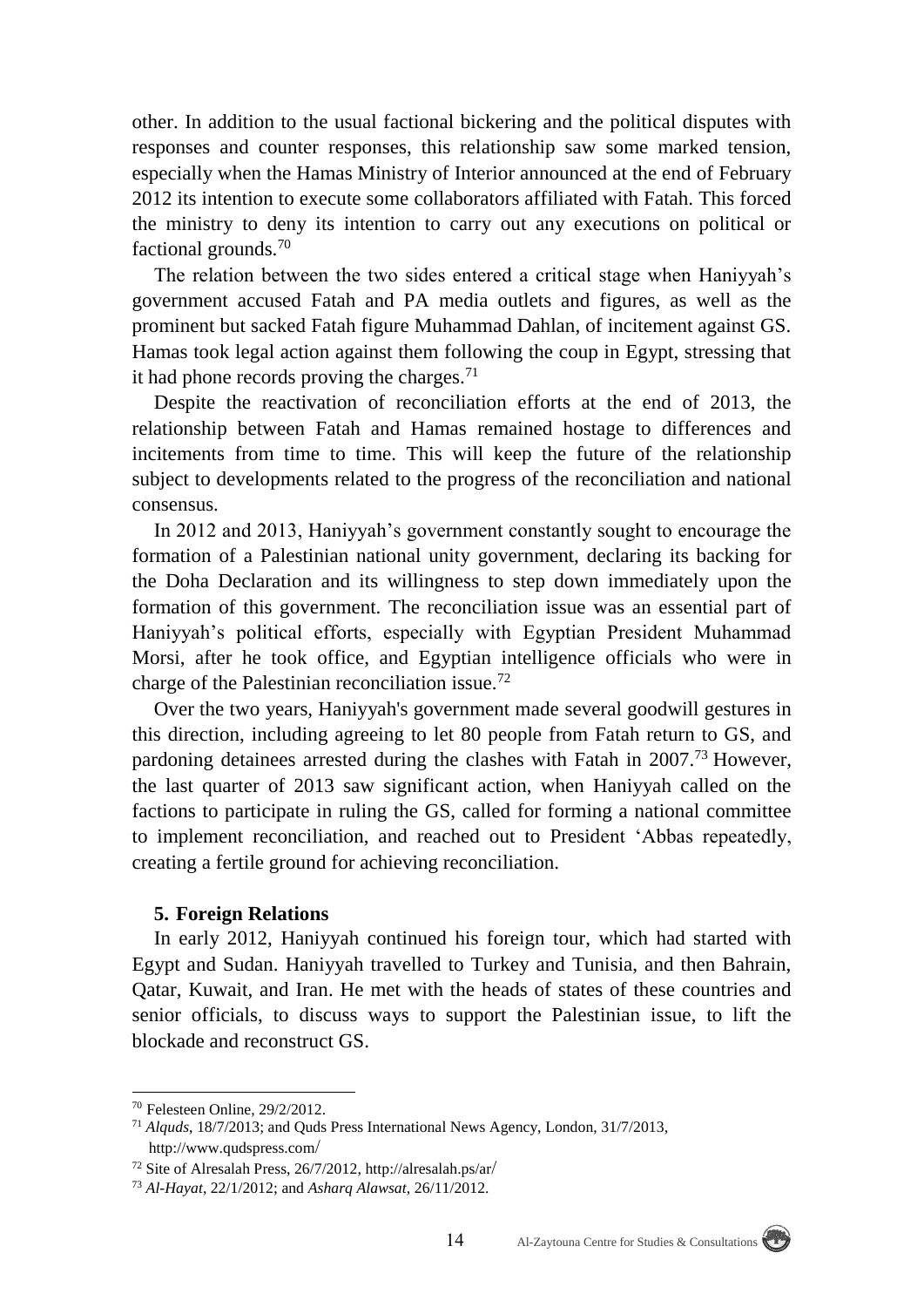Haniyyah's tour yielded notable successes. For instance, Turkey agreed to prepare a comprehensive development plan for GS. Qatar also agreed to provide generous financial support through major development projects. There were other important achievements from the tour.<sup>74</sup> Interestingly, Haniyyah accused President 'Abbas of pressuring certain Arab countries to refuse to receive him during his overseas trip.<sup>75</sup>

Despite the good relationship Haniyyah's government had with the Egyptian administration in 2012 and until the army overthrew President Morsi in early July 2013, Haniyyah's government remained on the defensive most of the time, amid sharp attacks waged by Egyptian media outlets against the Palestinian group.

In response to accusations by the Egyptian media that Hamas was intervening militarily in Egypt and fabricating the fuel crisis in GS in the first half of 2012, Haniyyah announced that Hamas never intervened in Egypt's internal affairs, either before or after the revolution, and expressed his government's readiness to cooperate with Egypt to protect common security interests.<sup>76</sup>

There was a marked improvement in the relationship between the two sides following a meeting between Haniyyah and President Morsi, after the latter was sworn in. This culminated in Egyptian promises to provide facilitations to GS regarding the Rafah crossing and the electricity and fuel crisis.<sup>77</sup>

Haniyyah soon called for the formation of a joint security committee with Egypt following the killing of Egyptian soldiers in Sinai in early August 2012, denying that GS had any part in the attack, and stressing that the scenario of the crime confirmed Israel's involvement.<sup>78</sup>

In 2013, Haniyyah's government had to deal with an even fiercer campaign in the Egyptian media. Many accusations were leveled at Hamas, which was even accused of staging bombings in Sinai and the Egyptian interior, especially after the military coup.

In response, Haniyyah's government denied categorically any interference in Egyptian affairs, but also rejected the demonization of the Palestinian resistance, and emphasized that Hamas would not slide into side battles with Egypt under any circumstances.<sup>79</sup>

Although Haniyyah's government stressed that full rupture is not on the table when it came to the relationship with Egypt, it did not stop demanding that Egypt reopen the Rafah crossing to both goods and passengers, as an alternative to the tunnels that the Egyptian army proceeded to demolish.<sup>80</sup>

 $\overline{a}$ <sup>74</sup> Felesteen Online, 1/1/2012; and *Al-Sharq*, Doha, 19/2/2012.

<sup>75</sup> Felesteen Online, 12/1/2012.

<sup>76</sup> *Al-Quds al-Arabi*, 24/2/2012, and 30/3/2012.

<sup>77</sup> Alresalah Press, 26/7/2012.

<sup>78</sup> PIC, 6/8/2012; and *youm 7* newspaper, Cairo, 9/8/2012.

<sup>79</sup> Site of Russia Today (RT), 10/4/2013, [http://arabic.rt.com;](http://arabic.rt.com/) and Alray, 16/7/2013; and *al-Quds al-Arabi*, 6/9/2013.

<sup>80</sup> *Alresalah* newspaper, Palestine, 17/7/2013.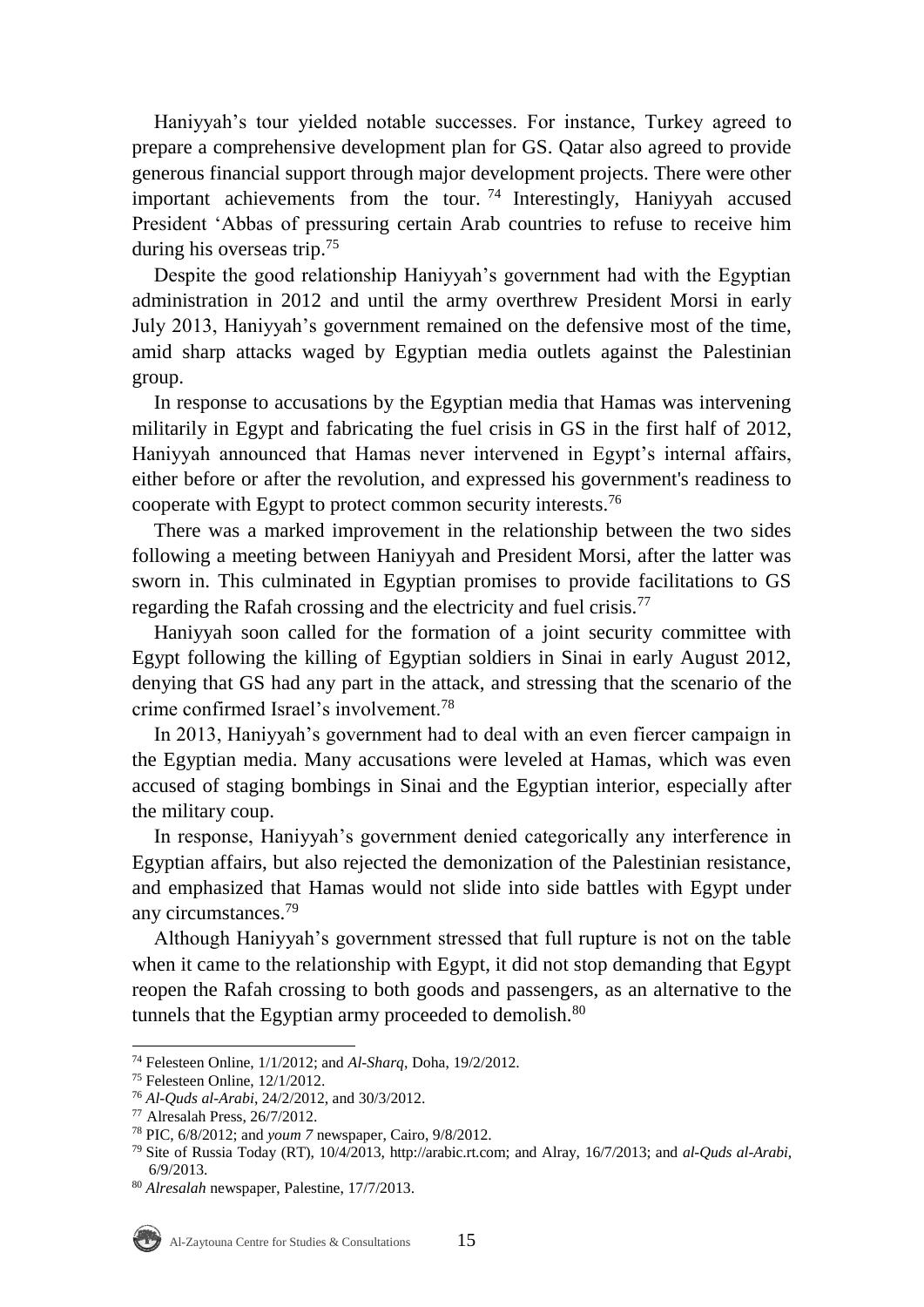There is nothing on the horizon to suggest that relations between the Hamas government and the Egyptian government will improve, at least as long as Egypt maintains its policy of sustaining the blockade of GS, and its hostility to the Hamas-led government.

Haniyyah's government maintained its consistent position towards the Syrian crisis, meanwhile, based on calling to an end to the injustice, murder, and bloodshed there in the framework of a political solution away from security solutions. Haniyyah's government also repeatedly denied the presence of any Hamas-affiliated combatants in Syria.<sup>81</sup>

#### **6. The Administrative Situation**

Haniyyah's government tried to perform better in 2012 and 2013, in light of the blockade. In September 2012, the government passed a three-year plan to improve government performance.<sup>82</sup> There were traditional questions addressed to ministers and officials in the Haniyyah government in 2012 and 2013, but the most prominent of these were addressed by the PLC in GS to the Interior Minister Fathi Hammad, Hamas's strongman, who was reprimanded for his repeated flouting of the law.<sup>83</sup>

Haniyyah made one ministerial amendment in 2012 and 2013, and the PLC in GS granted the reshuffled government a vote of confidence on  $2/9/2012$ .<sup>84</sup> At the first meeting of the new government, where broad powers were given to deputy Prime Minister Ziad al-Zaza, Haniyyah pledged to substantially improve the quality of his government's work within 100 days.<sup>85</sup>

#### **7. The Security Challenge**

In 2012 and 2013, Haniyyah's government did not face any substantial security challenges internally, with the exception of a call by online and social media activists, calling themselves the Tamarrud [Rebellion] movement, to depose Haniyyah's government on 11/11/2013.

In this context, Haniyyah asserted that "toppling Gaza" was delusional, 86 as the GS Ministry of Interior uncovered a scheme involving the PA, Israel, and the intelligence services of an Arab country to destabilize the GS, and confirmed the existence of flagrant roles and financing by Arab parties for plans to sabotage the security of the GS.<sup>87</sup> The security forces affiliated to the Haniyyah government were able to impose order and stability, and prevent any attempts to inject chaos or recreate the lawlessness that prevailed before Hamas's takeover of GS.



<sup>81</sup> *Al-Sharq*, Doha, 1/2/2012; and Sama, 26/10/2012; and *Asharq Alawsat*, 15/6/2013.

<sup>82</sup> *Al-Hayat*, 12/9/2012.

<sup>83</sup> Felesteen Online, 29/5/2013.

<sup>84</sup> *Assabeel* newspaper, Amman, 3/9/2012.

<sup>85</sup> Felesteen Online, 4/9/2012.

<sup>86</sup> PIC, 16/8/2013.

<sup>87</sup> *Al-Quds al-Arabi*, 7/9/2013; and the Palestinian National Authority, Ministry of Interior, 12/11/2013.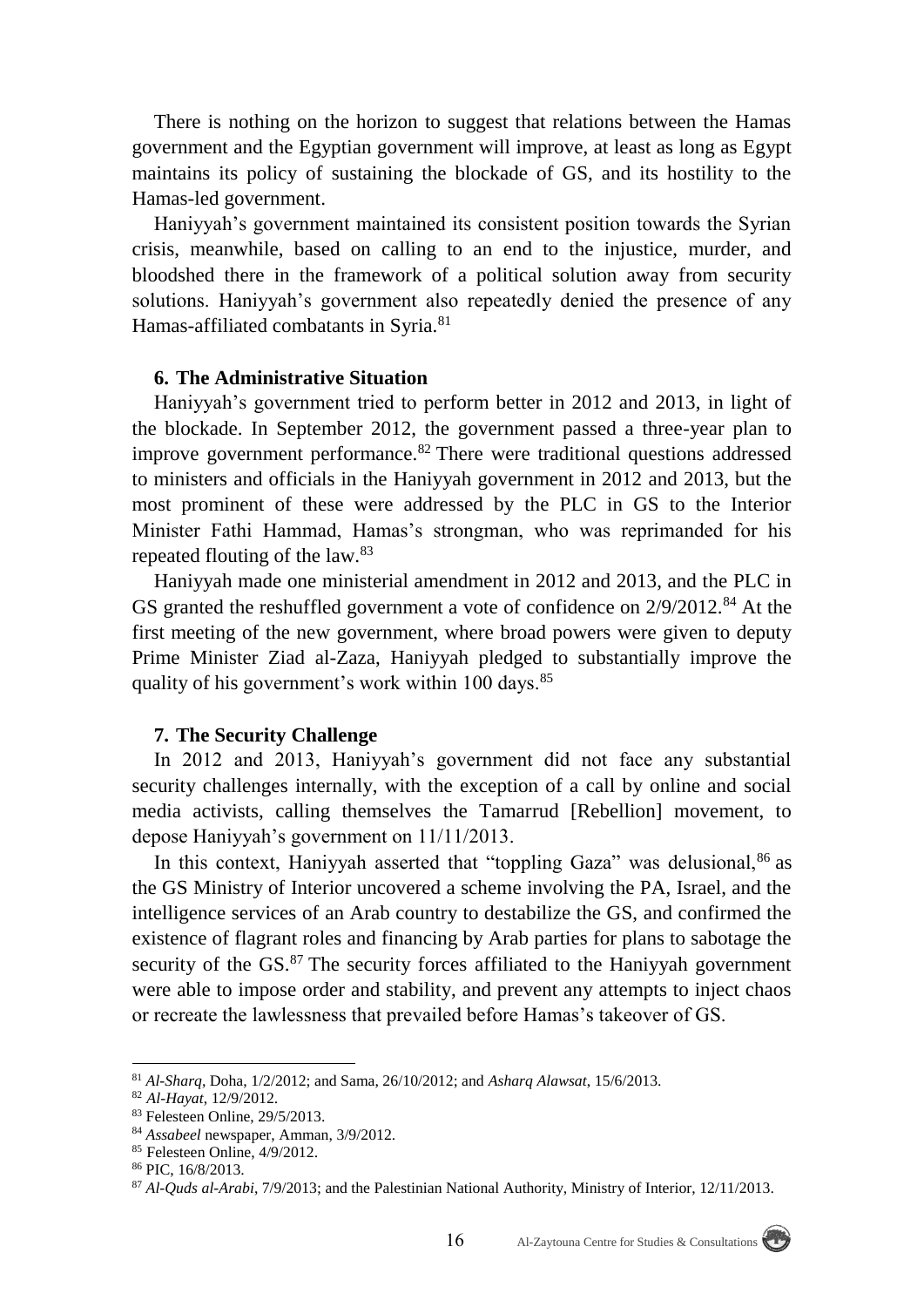## **8. Prisoners, Jerusalem, and Refugees**

Haniyyah's government focused on affirming and enshrining Palestinian core principles, especially in relation to Jerusalem, refugees, and the detainees held by Israel. On 27/2/2012, during a meeting with Maher al-Taher of the Popular Front for the Liberation of Palestine (PFLP) during his visit to the GS, Haniyyah stressed the commitment to the right of return. <sup>88</sup> He also warned against compromising the right of return,<sup>89</sup> calling on Palestinian leaders abroad to visit Gaza.<sup>90</sup>

In the midst of the Yarmouk RC crisis, Haniyyah stressed that his government was making great efforts to end the siege on the camp and affirm the neutrality of the Palestinians in the Syrian conflict. During a ceremony, Haniyyah announced each Palestinian family fleeing from Syria would receive an apartment and a job, refusing naturalizing them.<sup>91</sup>

Regarding Jerusalem, Haniyyah made repeated calls to the Arabs and Muslims to protect the city from strangulation and Judaization.<sup>92</sup> And concerning the issue of the detainees, Haniyyah announced his government was shouldering its responsibilities toward them, calling for a third *Intifadah* (uprising) to secure their release. Haniyyah also called on Egypt to put pressure on Israel to fulfill its commitments and agreements regarding improving the conditions of their detention<sup>93</sup>

## *Third: Reconciliation and National Dialogue*

The issue of Palestinian reconciliation in 2012 and 2013 saw many developments on the theoretical level. However, the two sides of the Palestinian divide did not succeed in translating these into concrete steps on the ground. The Doha Declaration, which was concluded in early 2012, remained ink on paper. Bilateral talks that took place with Egyptian sponsorship until the coup in Egypt did not succeed in putting the Declaration into practice, with mutual accusations over disrupting reconciliation. However, the end of the year 2013 saw some positive developments and initiatives to support reconciliation, especially by Haniyyah's government. The Doha Declaration was one of the most important milestones in the Palestinian reconciliation process and national dialogue. No sooner had the first month of 2012 ended than an important development took place in the dialogue of Fatah and Hamas, when Khalid Mish'al and President 'Abbas signed the Doha Declaration, which was sponsored directly by the Emir of Qatar on 6/2/2012.

<sup>93</sup> *Al-Hayat*, 4/3/2013.



<sup>88</sup> PIC, 27/2/2012.

<sup>89</sup> Ma'an, 11/5/2012; and Sama, 12/5/2012.

<sup>90</sup> Ma'an, 1/3/2012; and PIC, 2/3/2012.

<sup>&</sup>lt;sup>91</sup> Felesteen Online, 17/11/2013.

<sup>92</sup> *Al-Sharq*, Doha, 4/2/2012.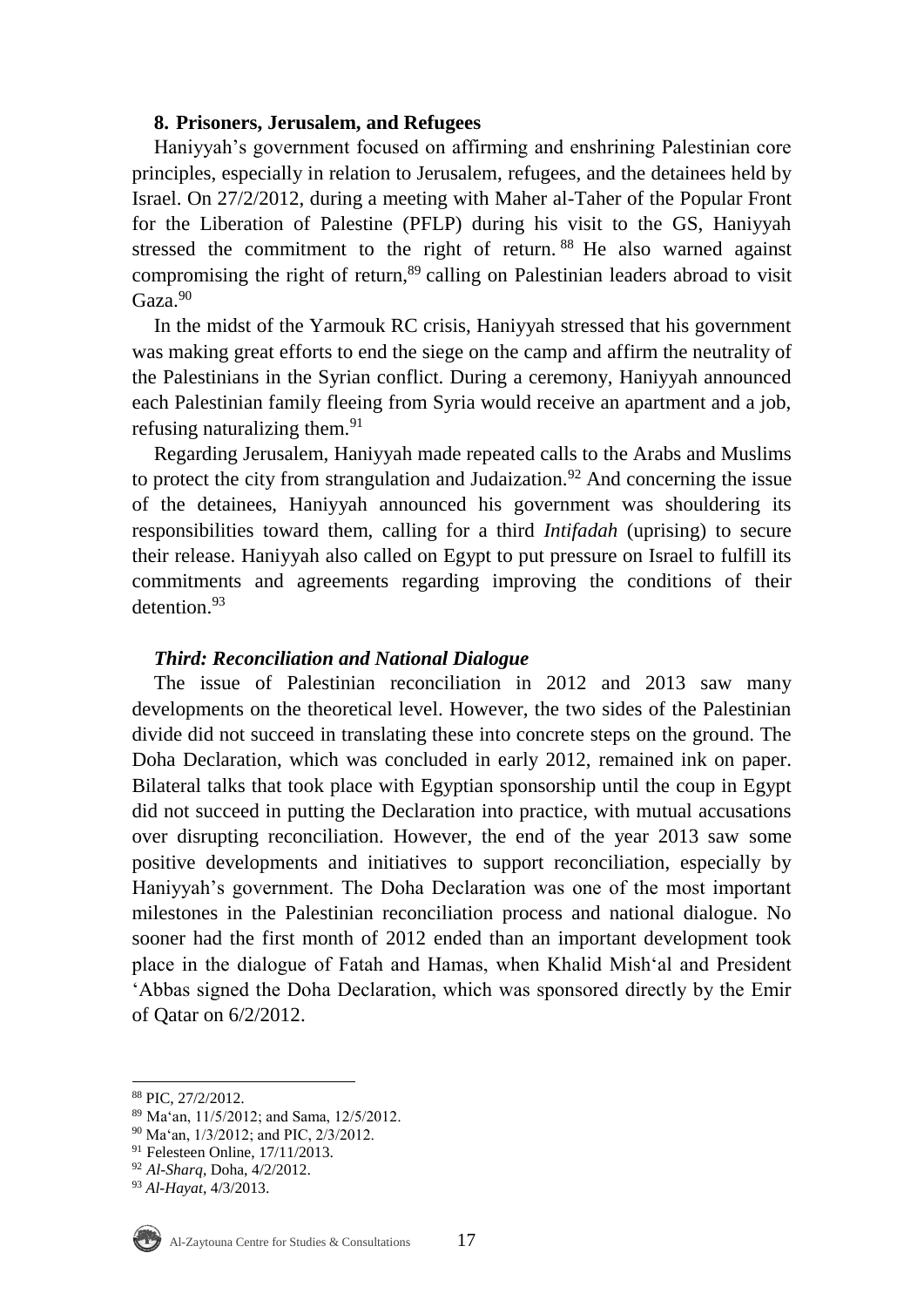The Declaration called for the formation of a Palestinian National Reconciliation Government of independent technocrats headed by President 'Abbas; the continuation of the steps of activating and developing the PLO through the reformation of the Palestinian National Council (PNC) simultaneously with the presidential and legislative elections; continuation of the works of the committees that were formed, namely the General Freedoms Committee and the Community Reconciliation Committee. After that, the Declaration calls for the implementation of what was agreed upon in Cairo to begin the work of the CEC, paving the way for President 'Abbas to set a date for presidential and PLC elections, as well as PNC elections.<sup>94</sup> The Doha Declaration ended months of debating between the two movements over the name of the consensus prime minister who would lead the government entrusted with implementing reconciliation and holding elections.

The ink on the Declaration had barely dried when disputes emerged between Mish'al and 'Abbas over Hamas's position on the agreement. Some Hamas leaders sprung to express their opposition to charging 'Abbas with heading the national reconciliation government, including member of the political bureau Mahmud al-Zahhar, who publicly rejected the agreement, and Khalil al-Hayyeh, who presented his opposition from a legal standpoint.<sup>95</sup>

The opposition of the Hamas Change and Reform parliamentary bloc in the PLC was another obstacle to the agreement. Isma'il al-Ashqar, deputy head of the bloc, said that the Doha Declaration was against the law and that it bypassed the PLC. <sup>96</sup> Ahmad Bahr, acting speaker of the PLC, joined the internal opposition within Hamas. Bahr said that the appointment of 'Abbas as per the Doha Declaration violated the Palestinian Basic Law, declaring his rejection of the concentration of powers in the hands of one man. $97$ 

Based on the objections made by Hamas leaders in GS, who were upset for not having been consulted before the agreement was signed, Mish'al had an urgent meeting with Haniyyah on 15/2/2012 in Doha to address the situation. The two men agreed and ended differences within Hamas over the implementation of the Doha Declaration.<sup>98</sup>

Nevertheless, the Doha Declaration was not put into practice because Fatah and Hamas differed over how it shoud be implemented, each party according to its own rationale. This prompted the gathering of independent personalities

 $\overline{a}$ 

<sup>94</sup> Full text of the Doha Declaration signed between Hamas and Fatah, site of Middle East Monitor (MEMO), 8/2/2012, [https://www.middleeastmonitor.com/news/middle-east/3397-full-text-of-the-doha](https://www.middleeastmonitor.com/news/middle-east/3397-full-text-of-the-doha-declaration-signed-between-hamas-and-fatah)[declaration-signed-between-hamas-and-fatah](https://www.middleeastmonitor.com/news/middle-east/3397-full-text-of-the-doha-declaration-signed-between-hamas-and-fatah)

<sup>95</sup> Lebanese Communication Group (Al-Manar Channel), 12/2/2012, [http://www.almanar.com.lb/main.php;](http://www.almanar.com.lb/main.php) and *al-Ayyam*, 12/2/2012; and *al-Hayat*, 13/2/2012.

<sup>96</sup> Quds Press, 6/2/2012.

<sup>97</sup> Felesteen Online, 15/2/2012.

<sup>98</sup> PIC, 15/2/2012.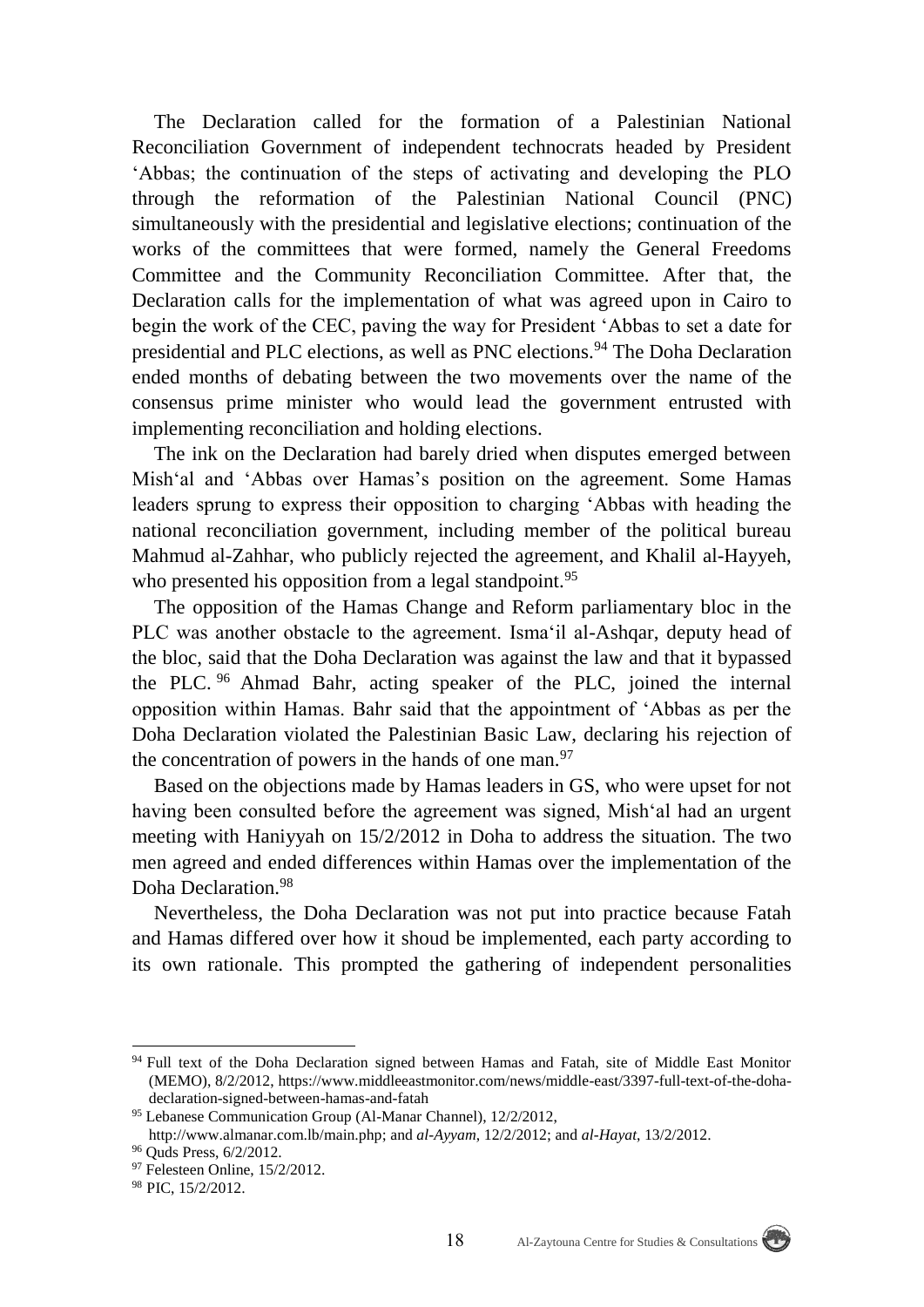headed by businessman Yasir al-Wadiah to propose an urgent initiative on  $28/4/2012$  to implement reconciliation between the two parties.<sup>99</sup>

With the failure of the implementation in its first phase, Fatah and Hamas entered into a new stage from May 2012 until the end of the year. On 20/5/2012, two delegations representing Fatah and Hamas chaired by 'Azzam al-Ahmad and Musa Abu Marzuq met in Cairo under Egyptian auspices, and agreed to establish CEC in GS and begin consultations to form a government.<sup>100</sup> In another meeting, on 28–29/5/2012, the two sides resolved the outstanding issues related to forming a national reconciliation government,<sup>101</sup> paving the way for a third meeting on 5/6/2012. In this meeting, the two movements agreed to expedite the process of naming the members of the reconciliation government and announced it officially on  $20/6/2012$ , in the presence of Mish'al and 'Abbas.<sup>102</sup>

But none of this materialized. On 25/6/2012, Musa Abu Marzuq said an American veto was disrupting the process of Palestinian reconciliation,<sup>103</sup> but 'Azzam al-Ahmad denied there was any American veto on reconciliation.<sup>104</sup>

Accordingly, tension between the two sides returned. On 2/7/2012, Hamas suspended voter registration in GS, because of security crackdowns in the WB.<sup>105</sup> Hamas also rejected a decision by the Fayyad government on 10/7/2012 to hold local elections in the WB, something that Hamas said undermined reconciliation efforts.<sup>106</sup>

For its part, al-Ahmad stressed on behalf of Fatah that there would be no return to reconciliation talks with Hamas except after the CEC resumed its work in GS.<sup>107</sup> This was denied by Hamas through Haniyyah, who pointed out that the US had asked the PA to suspend reconciliation talks.<sup>108</sup>

In an interview with the press on 20/9/2012, al-Ahmad reiterated Fatah's unwillingness to start any new dialogue with Hamas, saying what was required was to begin implementing the reconciliation agreement immediately, and allow the CEC in GS to resume its work.<sup>109</sup>

By the end of October 2012, Hamas leader Salah al-Bardawil said that his movement had presented Egyptian President Muhammad Morsi a new paper including mechanisms for implementing the stalled reconciliation with Fatah. Al-Ahmad's response was to state that Egypt, after the MB movement took power there, was no longer qualified to be a reference point and a sponsor for

<sup>109</sup> *Al-Hayat*, 20/9/2012.



<sup>99</sup> Quds Press, 28/4/2012.

<sup>100</sup> WAFA, 20/5/2012.

<sup>101</sup> Felesteen Online, 29/5/2012.

<sup>102</sup> *Alquds*, 6/6/2012.

<sup>103</sup> Musa Abu Marzuq official page on Facebook, 25/6/2012, https://ar-ar.facebook.com/mousa.abumarzook

<sup>104</sup> *Al-Quds al-Arabi*, 28/6/2012.

<sup>105</sup> PIC, 2/7/2012.

<sup>106</sup> *Al-Quds al-Arabi*, 11/7/2012.

<sup>107</sup> *Almustaqbal* newspaper, Beirut, 17/7/2012.

<sup>108</sup> Felesteen Online, 3/8/2012.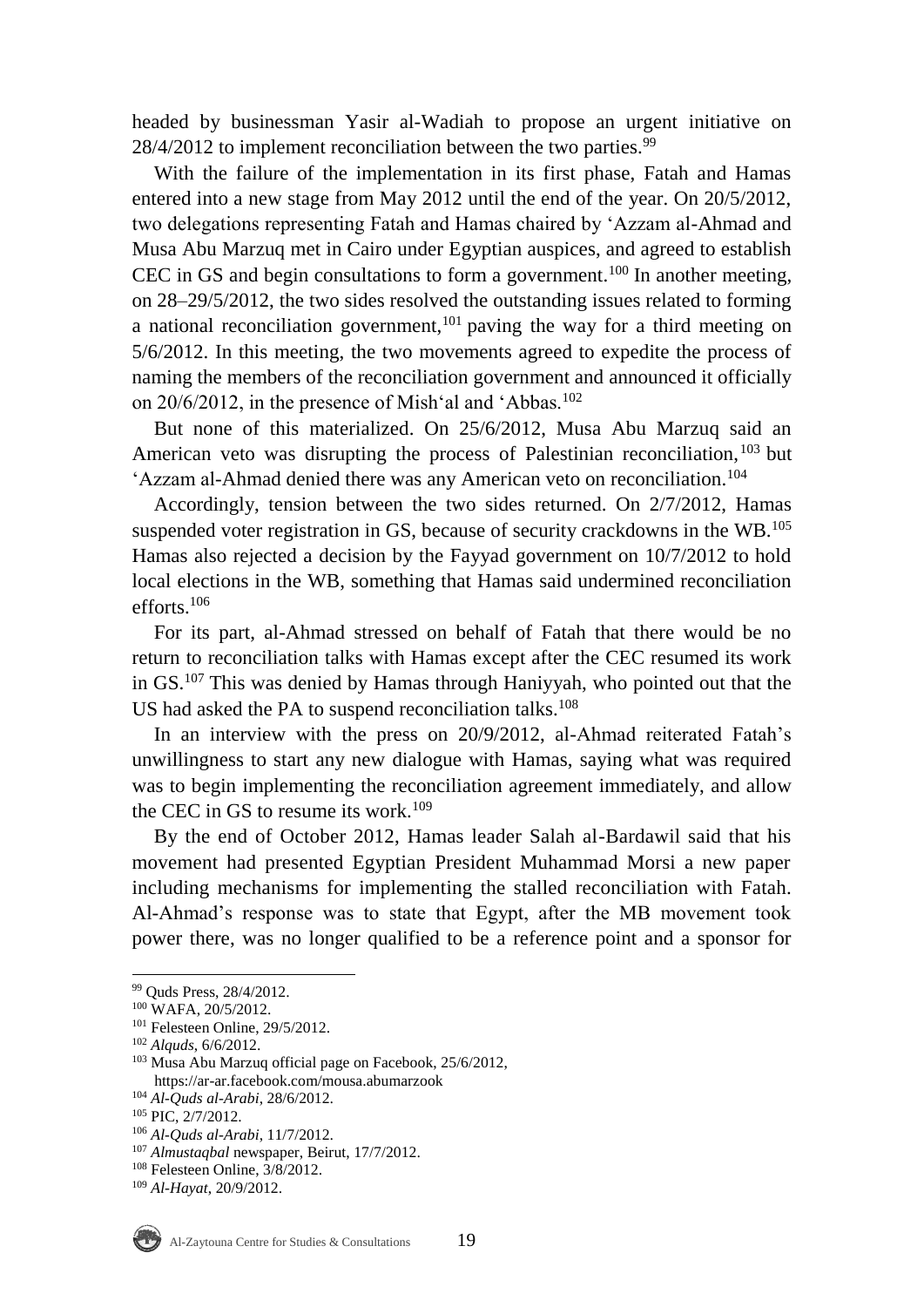Palestinian dialogue and reconciliation, accusing the administration there of bias for Hamas.<sup>110</sup>

On 7/12/2012, Mish'al made a historical visit to GS, his first in decades, where he promised to achieve reconciliation and end division.<sup>111</sup>

On 17/1/2013, delegations from Fatah and Hamas, sponsored by Egypt, met in Cairo, and agreed to a timetable for the formation of a consensus government, headed by President 'Abbas, by the end of January 2013. An understanding was reached to accomplish reconciliation issues as one package. On 9/2/2013, a meeting of the PLO leadership framework convened. The framework would oversee and approve a new electoral law for the PNC, in addition to forming a CEC in the WB and GS to complete voter registration, providing that a consultation for forming a government begin at the end of February. After that, a presidential decree should be issued; setting the date for presidential, PLC, and PNC elections.<sup>112</sup>

The first fruits of this agreement begin to emerge with a meeting held between Hanna Nasir, chairman of CEC, and Isma'il Haniyyah, on 30/1/2013, followed by agreement on the start of the CEC's work in the GS.<sup>113</sup>

But the march of reconciliation soon fell into disrepair, with no new developments after that save for the solitary meeting held by the PLO framework leadership on 9/2/2013, that produced no substantial results or procedures.

In a post on his Facebook page on 6/5/2013, Abu Marzuq attributed the delay in the implementation of reconciliation to six main reasons, including the absence of political issues on the dialogue agenda, the difference in political programs, Israeli and American vetoes, the Quartet conditions, Fatah's fear of Hamas dominating the PLO, and Abu Mazen's preference of negotiations with Israel over alternative approaches.<sup>114</sup>

In May 2013, reconciliation between Fatah and Hamas entered a phase of crisis management, in that it focused on formalities without any concrete results until the last month of 2013. In a new meeting held with Egyptian brokerage, Hamas and Fatah agreed on forming a reconciliation government within three months.<sup>115</sup> On 30/5/2013, the General Freedoms Committee formed following the reconciliation agreement endorsed, at a meeting attended by Fatah and Hamas in Cairo, a pledge by all Palestinian factions to protect public freedoms and stop all forms of politically motivated detentions.<sup>116</sup>

In response to Haniyyah's call for the factions to participate in running GS, made on 26/8/2013, Fatah rejected the initiative, demanding to send a delegate to



<sup>110</sup> *Al-Quds al-Arabi*, 1/11/2012; and *Al-Hayat*, 20/11/2012.

<sup>111</sup> *Asharq Alawsat*, 8/12/2012.

<sup>112</sup> *Al-Hayat*, 18/1/2013.

<sup>113</sup> *Al-Hayat al-Jadida*, 31/1/2013.

<sup>114</sup> Musa Abu Marzuq official page, Facebook, 6/5/2013.

<sup>115</sup> Ma'an, 15/5/2013.

<sup>116</sup> Aljazeera.net, 31/5/2013.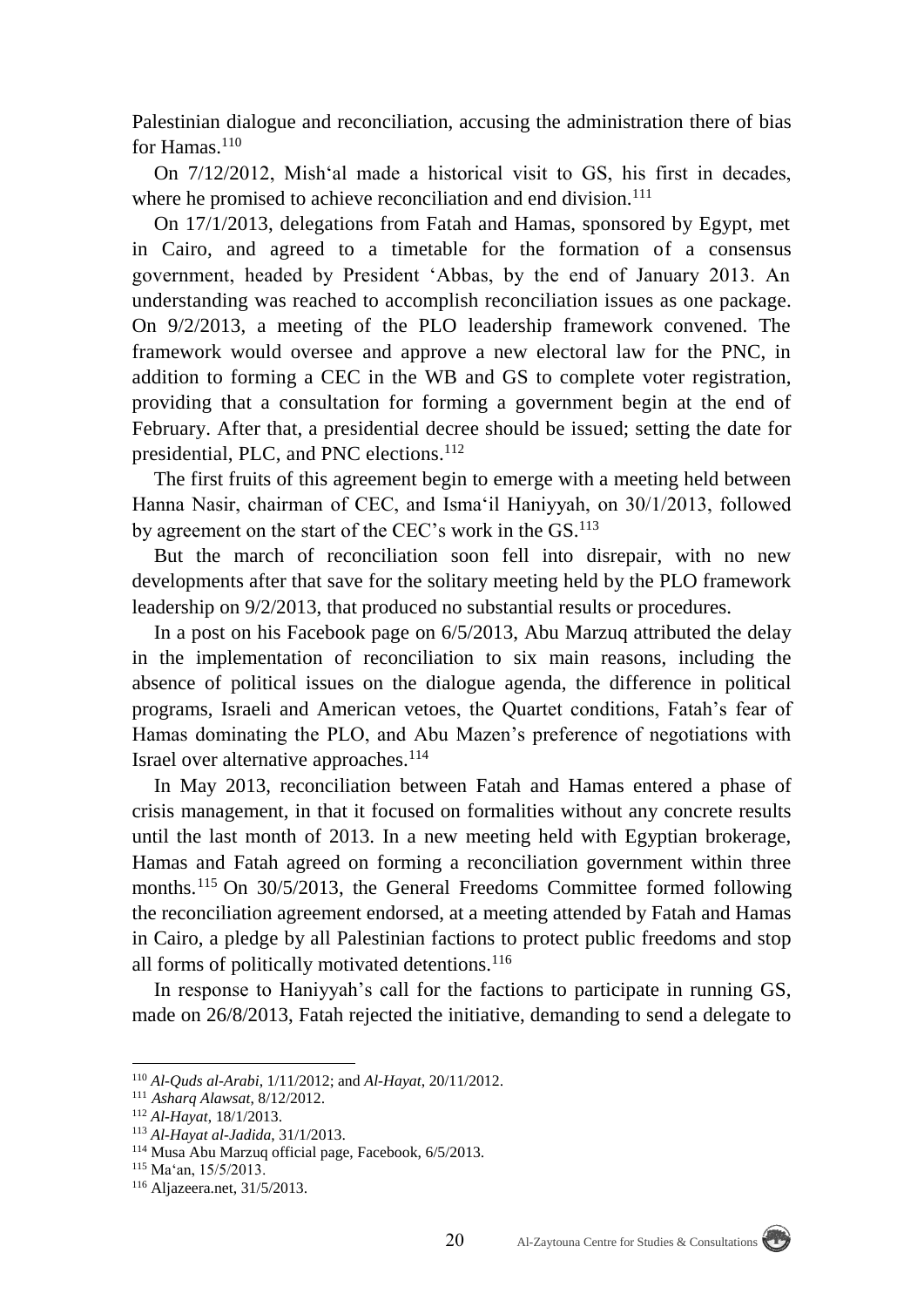GS to check on Hamas's implementation of the Cairo Agreement and the Doha Declaration.

When Haniyyah delivered a key political speech on 19/10/2013, calling on Fatah to implement the reconciliation and end the division, Fatah responded through its spokesperson Ahmad 'Assaf, saying that Fatah was willing to implement the reconciliation, but that it was Hamas that was avoiding doing the same. $117$ 

The Fatah spokesperson in GS, Hassan Ahmad, stressed the serious intentions of his movement to end the division. Meanwhile, Sufian Abu Zaida, member of Fatah's Revolutionary Council, highlighted the positive aspects of Haniyyah's speech, and called on President 'Abbas to visit GS to turn the page on the division. In turn, Abu Marzuq denied (on 7/11/2013) Hamas's responsibility for disrupting the reconciliation, pointing at another occasion, on 23/11/2013, that the issue of reconciliation with Fatah was on hold until the expiration of what he called the "false pregnancy," in reference to the negotiations with Israel.<sup>118</sup> On 28/11/2013, Haniyyah said in a meeting with political, community, and academic figures that his government and Hamas were committed to the Cairo and Doha Agreements, calling for the implementation of the reconciliation.<sup>119</sup>

As 2013 was nearing its end, positive developments related to Palestinian reconciliation took place. On 11/12/2013, Haniyyah contacted President 'Abbas, to discuss the humanitarian situation in GS and ways to achieve reconciliation between the two sides. 'Abbas also received a similar call from Mish'al on 14/12/2013 and discussed a number of issues with him, including ways to implement the reconciliation, and the steps required to activate it during the next phase.<sup>120</sup>

There was a climate of optimism when the Haniyyah government released a number of Fatah-affiliated detainees, and allowed members of parliament (MPs) and leaders who had fled during the clashes in 2007 to return to GS. Subsequently, there were accelerated movements in January 2014 involving the two sides. According to well-informed sources, the two parties discussed all issues related to the reconciliation away from the media, in order to form a national reconciliation government. However, the stalling of the reconciliation remains a strong possibility, despite the fact that all Palestinian sides have stressed its importance and necessity. The reconciliation agreement signed on 4/5/2011 did not address the real roots of the division, namely the political and strategic causes related to the two sides' disparate positions on the Palestinian national choice of armed resistance and its consequences, or the peace process and its consequences. These are diametrically opposed choices and secondary

<sup>120</sup> WAFA, 11/12/2013, and 14/12/2013.



<sup>&</sup>lt;sup>117</sup> Felesteen Online, and WAFA, 19/10/2013.

<sup>118</sup> Musa Abu Marzuq official page, Facebook, 7/11/2013; and *al-Quds al-Arabi*, 23/11/2013.

<sup>119</sup> PIC, 28/11/2013.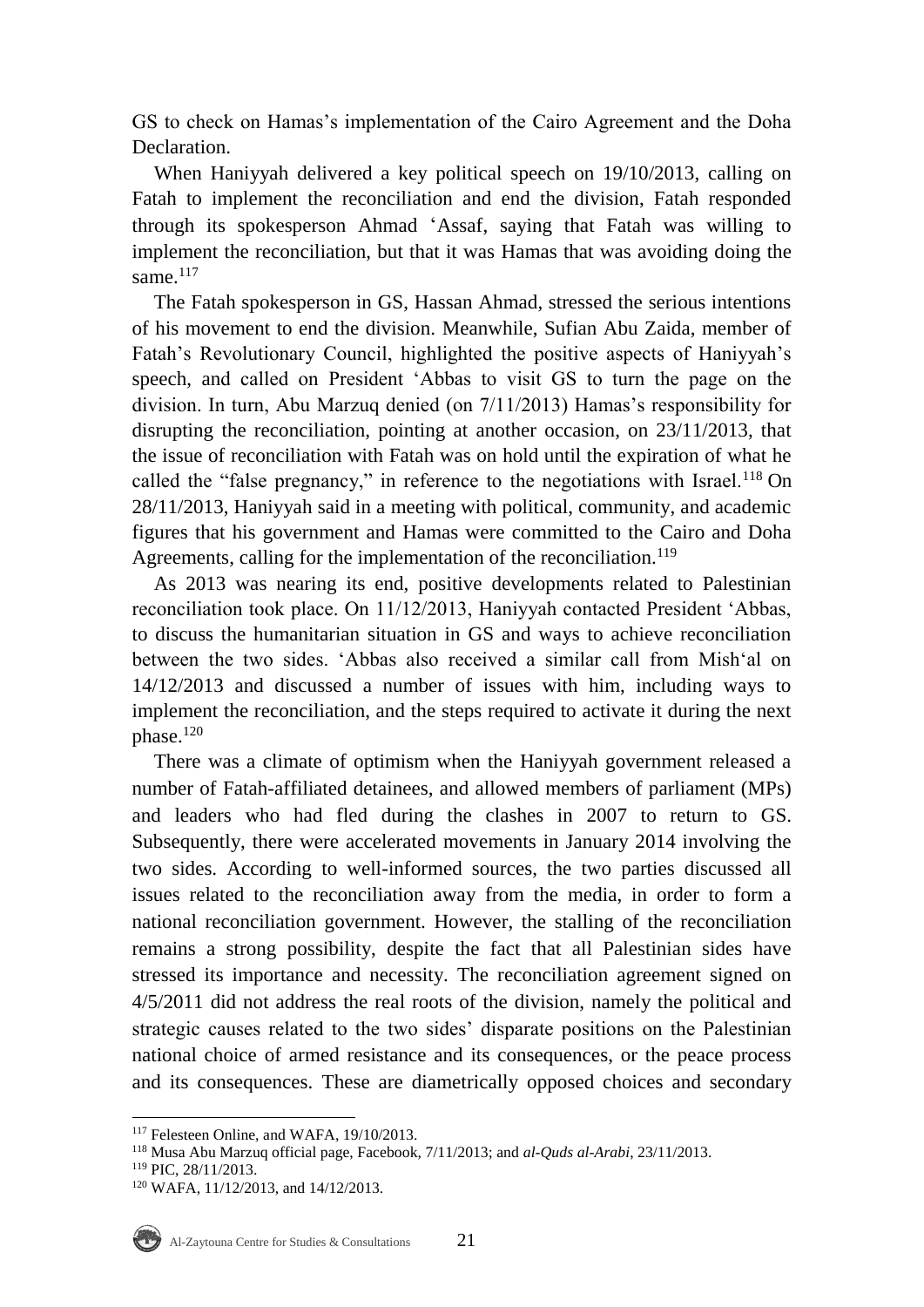measures are insufficient to address them. Furthermore, the method of implementing the program of reconciliation puts the Israeli (anti-reconciliation) side in control of three out of five axes of the reconciliation: formation of the government, elections and the reform of security forces. These are all issues that Israel can disrupt, and it is impossible to implement related agreements without its consent or silence, especially in the WB.

## *Fourth: Internal Palestinian Relations*

Internal Palestinian situations underwent many fluctuations and different stages over the past two years. At a time when Hamas overcame the crisis of internal disputes following the signing of the Doha Declaration, internal problems clearly left their mark on the organizational structure of Fatah.

Relations between Hamas on the one hand, and Fatah and the PA on the other, were often marked by tension and clashes in the media, while the relationship between Hamas and the PIJ improved significantly. The nature and path of internal Palestinian relations, at the level of the PA and the factions, can be detailed as follows:

## **1. Hamas's Internal Situation**

The internal situation within Hamas in 2012 and 2013 witnessed many significant organizational developments. An organizational dispute took place between the leadership in GS and the leadership outside Palestine, following the Doha Declaration signed by Fatah and Hamas in February 2012. This much was clear through the statements opposed to the agreement made by a number of senior Hamas leaders, including Mahmud al-Zahhar, who said that handing things over to President 'Abbas as per the Doha Declaration was a misstep that no one had consulted him and his colleagues over.<sup>121</sup> Similarly, Khail al-Hayyah rejected the idea of 'Abbas taking the post of prime minister unless the law was amended and he was sworn in before the PLC.<sup>122</sup>

However, Hamas was able to overcome this juncture in a short time. On 15/2/2012, Salah Bardawil, Hamas leader in GS, made a statement stressing that the disparity in views of Hamas leaders had been resolved in favor of implementing the Doha Declaration.<sup>123</sup>

In 2012, there were internal elections within Hamas. According to Abu Marzuq, the elections expressed a marked change, with some Hamas cadres becoming members of its leading bodies and political bureau.<sup>124</sup>



<sup>121</sup> *Youm 7*, 12/2/2012.

<sup>122</sup> *Al-Hayat*, 12/2/2012.

<sup>123</sup> *Al-Quds al-Arabi*, 15/2/2012.

<sup>124</sup> *Al-Quds al-Arabi*, 15/5/2012.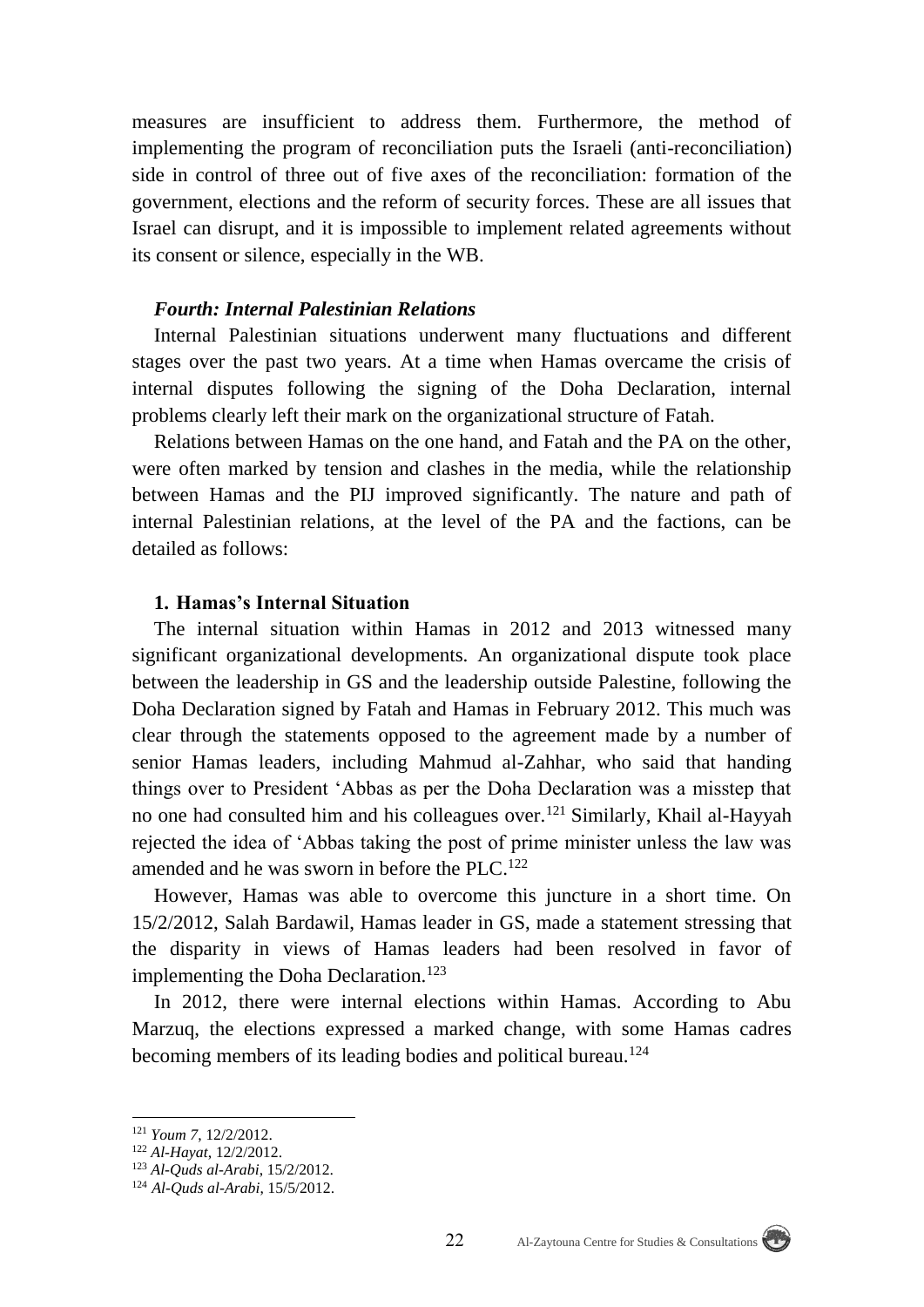In early 2012, Mish'al announced that he would not be standing for the elections to be the head of Hamas political bureau, and added that he was leaving the official post but not his national role.<sup>125</sup>

As a result of political, security, and technical conditions in the scene abroad, the election process was delayed there, as well as in the WB. On 2/4/2013, Hamas announced in an official statement that the Shura Council of the movement had renewed its vote of confidence in Mish'al as head of the political bureau for a new term, contradicting earlier expectations that he would not be in the race.<sup>126</sup> Mish'al, since he declared he would not be a candidate, had come under extensive pressure from many Hamas leaders and cadres to reconsider his position. The pressures continued when the Shura Council was convened, as Mish'al reiterated his desire not to run, but he was asked to leave it to the Shura Council to decide. When Mish'al deferred to this request, the Shura Council elected him head of the movement, and Haniyyah as his deputy.

Hamas witnessed a stable organizational atmosphere after the elections, allowing it to focus its efforts on the urgent national task at hand in the following stage.

## **2. The Internal Situation in Fatah**

The internal situation in Fatah in 2012 and 2013 was marked by internal disputes among wings and factions within the movement. The differences were mainly between President 'Abbas's faction and the faction of Muhammad Dahlan, the expelled Fatah leader. Dahlan's supporters launched scathing attacks on 'Abbas; on 9/1/2012, Samir al-Mashharawi said that ever since 'Abbas had become president of Fatah and the PA, a string of defeats had ensued.<sup>127</sup> In turn, on 11/1/2012, MP Majid Abu Shammaleh outlined 'Abbas's violations of the law since he became president.<sup>128</sup> On 29/1/2012, Fatah expelled Mashharawi from the Revolutionary Council of the movement, because of his attack on 'Abbas.<sup>129</sup> As a result, Dahlan lodged a complaint against 'Abbas before the heads of blocs and lists of the PLC, on 31/1/2012.<sup>130</sup>

Dalhan (backed by the UAE benefiting from his close ties to the Egyptian regime following the coup against Morsi, and his broad influence within Fatah) continued his attacks on 'Abbas at different times. On 7/11/2012, Dahlan asserted that 'Abbas was finished, saying that his insistence on negotiations was a disaster, and accusing him of waiving the right of return in the second Camp David Summit.<sup>131</sup> On 7/10/2013, Fatah's Central Committee expelled the former

<sup>131</sup> Site of Bawwabat al-Ahram al-'Arabi, 7/11/2012, [http://arabi.ahram.org.eg](http://arabi.ahram.org.eg/)



<sup>125</sup> *Alresalah*, 11/10/2012.

<sup>126</sup> Aljazeera.net, 2/4/2013.

<sup>127</sup> Felesteen Online, 9/1/2012.

<sup>128</sup> *Assabeel*, 12/1/2012.

<sup>129</sup> *Al-Quds al-Arabi*, 30/1/2012.

<sup>130</sup> Safa, 31/1/2012.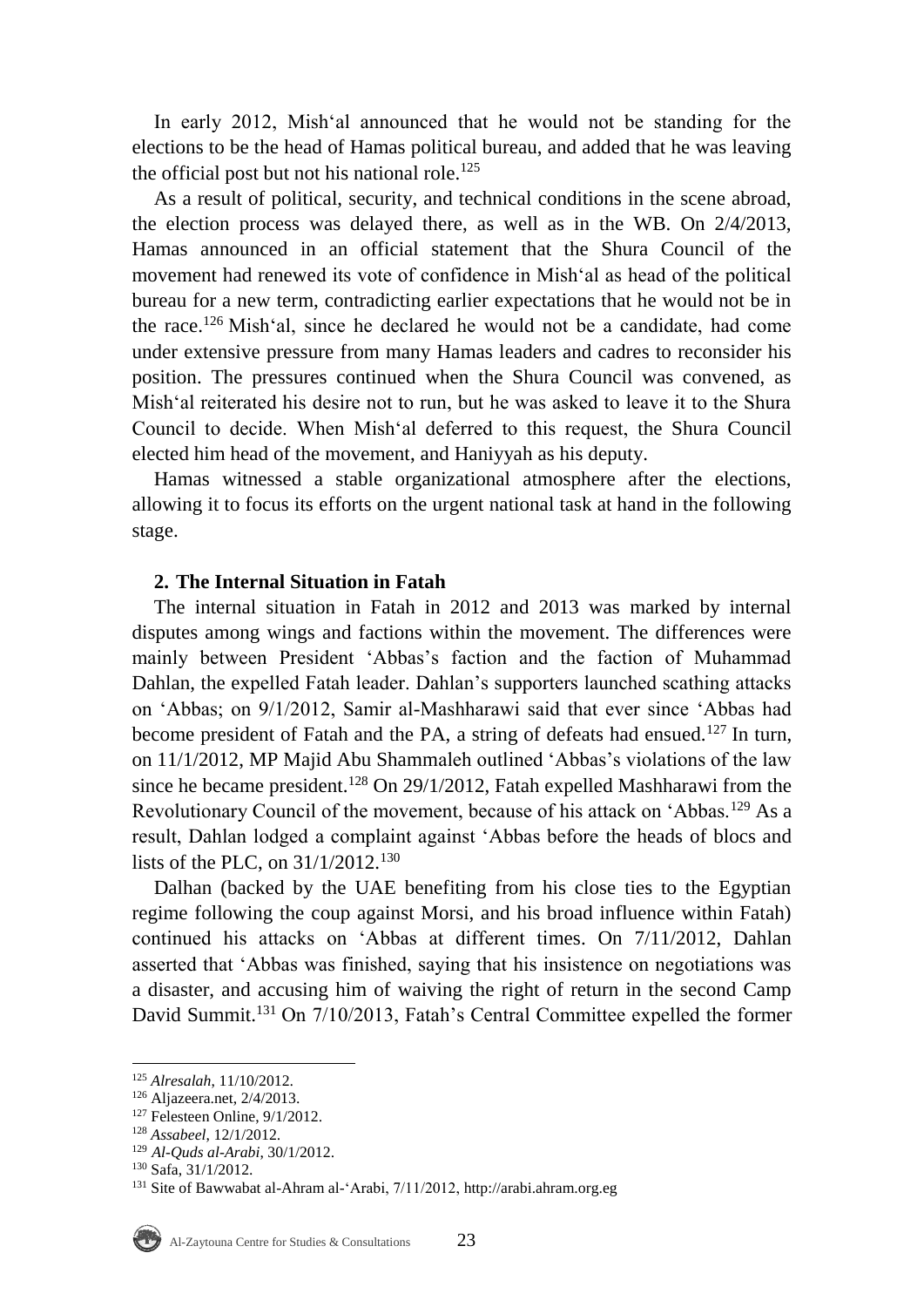head of Palestinian National Security in Lebanon Brig. Gen. Mahmud 'Issa, nicknamed "Lino," who is affiliated to Dahlan, and stripped him of his military rank because of his excesses and repeated criticisms of the movement's leadership.<sup>132</sup> In light of the failure of efforts made by regional parties to resolve the dispute between 'Abbas and Dahlan, Fatah accused the latter on 29/10/2013 of assassinating Fatah cadres and surrendering GS to Hamas. <sup>133</sup> Mutual accusations reached a peak between the two sides in early March 2014, as they blamed one another for the assassination of 'Arafat.

Internal criticisms were not only made by the Dahlan faction. On 31/10/2012, 'Abbas Zaki, member of Fatah Central Committee, accused the current Fatah leadership of being unqualified to represent the aspirations of the Palestinian people.<sup>134</sup>

At Fatah's internal level in GS, on 22/4/2012, the movement chose Yazid al-Huwayhi as head of its new leading body in GS.<sup>135</sup> This drew criticism at some levels within Fatah, including MP Ashraf Jum'ah, who stressed that the organizational policy in place would lead to a split in the ranks of the organization. <sup>136</sup> However, it was not long before al-Huwayhi submitted his resignation as a result of internal disputes.<sup>137</sup> On 8/1/2013, 'Abbas re-formed the leading body of Fatah in GS, appointing Ahmad Nasr as secretary. <sup>138</sup> On  $5/3/2013$ , he formed a new leadership body for Fatah in GS.<sup>139</sup>

On 6/11/2013, Mahmud al-'Aloul, member of the Fatah Central Committee, announced that Fatah was trying to persuade Marwan Barghouti to accept the post of vice president of the PA.<sup>140</sup>

#### **3. Hamas and the PA**

In addition to political disharmony, with the PA adopting and sponsoring the negotiations project, the relationship between Hamas and the PA in 2012 and 2013 was marked by tension and confrontation. In early 2012, Hamas published a report accusing the PA's security forces of detaining 805 of its supporters in 2011 alone.<sup>141</sup>

On 23/3/2012, Khalil al-Hayyeh, Hamas leader, disclosed documents accusing the PA of involvement in a plot against GS and of causing the fuel and electricity

<sup>132</sup> *Al-Akhbar*, newspaper, Beirut, 7/10/2013.

<sup>133</sup> *Al-Quds al-Arabi*, 29/10/2013.

<sup>134</sup> Sama, 31/10/2012.

<sup>135</sup> *Alquds*, 22/4/2012.

<sup>136</sup> *Al-Quds al-Arabi*, 30/4/2012.

<sup>137</sup> Ma'an, 26/6/2012.

<sup>138</sup> *Alquds*, 8/1/2013.

<sup>139</sup> WAFA, 5/3/2013.

<sup>140</sup> *Al-Quds al-Arabi*, 6/11/2013.

<sup>141</sup> *Assabeel*, 15/1/2012.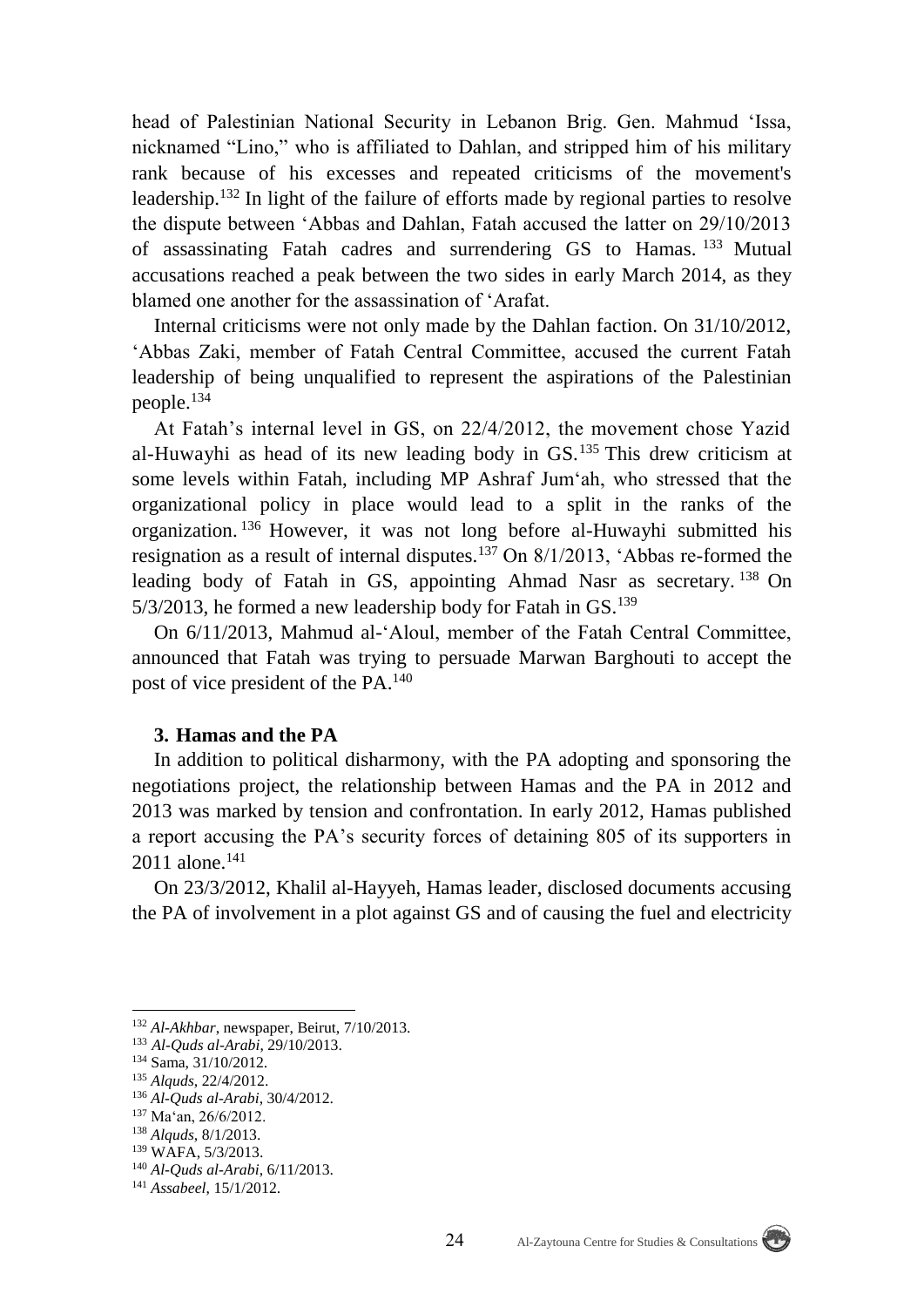crisis.<sup>142</sup> On 16/10/2012, PA security forces seized Hamas's military archives in the WB.<sup>143</sup>

When Hamas revealed documents showing the involvement of the PA and its embassy in Cairo in smearing the resistance and Gaza, the embassy responded by claiming Hamas's documents were forgeries<sup>144</sup> before Ambassador Barakat al-Farra launched an attack on Hamas, claiming that 95% of the people of Gaza did not accept its rule, that they are powerless, and declared that the Rafah crossing would remain closed until the return of the presidential guard to their posts there.<sup>145</sup>

In early 2013, Hamas published a statement in which it accused the PA security forces of assaulting 1,262 of its supporters in the WB during 2012.<sup>146</sup> It also accused, in a lengthy report, the PA security forces of attacking 1,613 of its members in the WB in 2013. Hamas put the number of detentions against its supporters at 782 and summons at 537, compared to 426 in 2012. Detention extensions in the prisons of the PA numbered 101 and assaults 188, including raids against homes, torture, physical assault, and assaults on private properties. <sup>147</sup> On 25/3/2013, Hamas accused members of the PA of relaying incorrect information regarding the massacre of Egyptian soldiers in Rafah,<sup>148</sup> and accused the PA on 13/6/2013 of waging a systematic campaign in the media against Hamas.<sup>149</sup>

Over the second half of 2013, Hamas was busy denying accusations by President 'Abbas and the leaders in the PA of meddling in the internal affairs of Egypt, and sending cadres to Egypt to influence the course of events there.

Despite this, there were some exceptions that were able to buck the trend in the relationship between the two sides. On 30/11/2012, Hamas welcomed the decision of the General Assembly of the United Nations (UNGA) to recognize Palestine (here means the WB and GS) as a non-member observer state. <sup>150</sup> Another event of note was when the PA allowed Hamas on 13/12/2012 to commemorate its 25th anniversary in Nablus, for the first time since 2007.<sup>151</sup> But it is difficult to imagine a major shift would take place in the relationship of the two sides without implementing the national reconciliation, which would have the effect of organizing and managing differences, and limit tensions to a minimum.

<sup>142</sup> PIC, 23/3/2012.

<sup>143</sup> Ma'an, 16/10/2012.

<sup>144</sup> Sama, 1/8/2013.

<sup>145</sup> Sama, 16/9/2013; and *Al-Hayat*, 22/9/2013.

<sup>146</sup> Quds Press, 4/1/2013.

<sup>147</sup> *Al-Quds al-Arabi*, 22/1/2014.

<sup>148</sup> Bawwabat al-Ahram al-'Arabi, 25/3/2013.

<sup>149</sup> PIC, 13/6/2013.

<sup>150</sup> Felesteen Online, 30/11/2012. <sup>151</sup> Sama, 13/12/2012.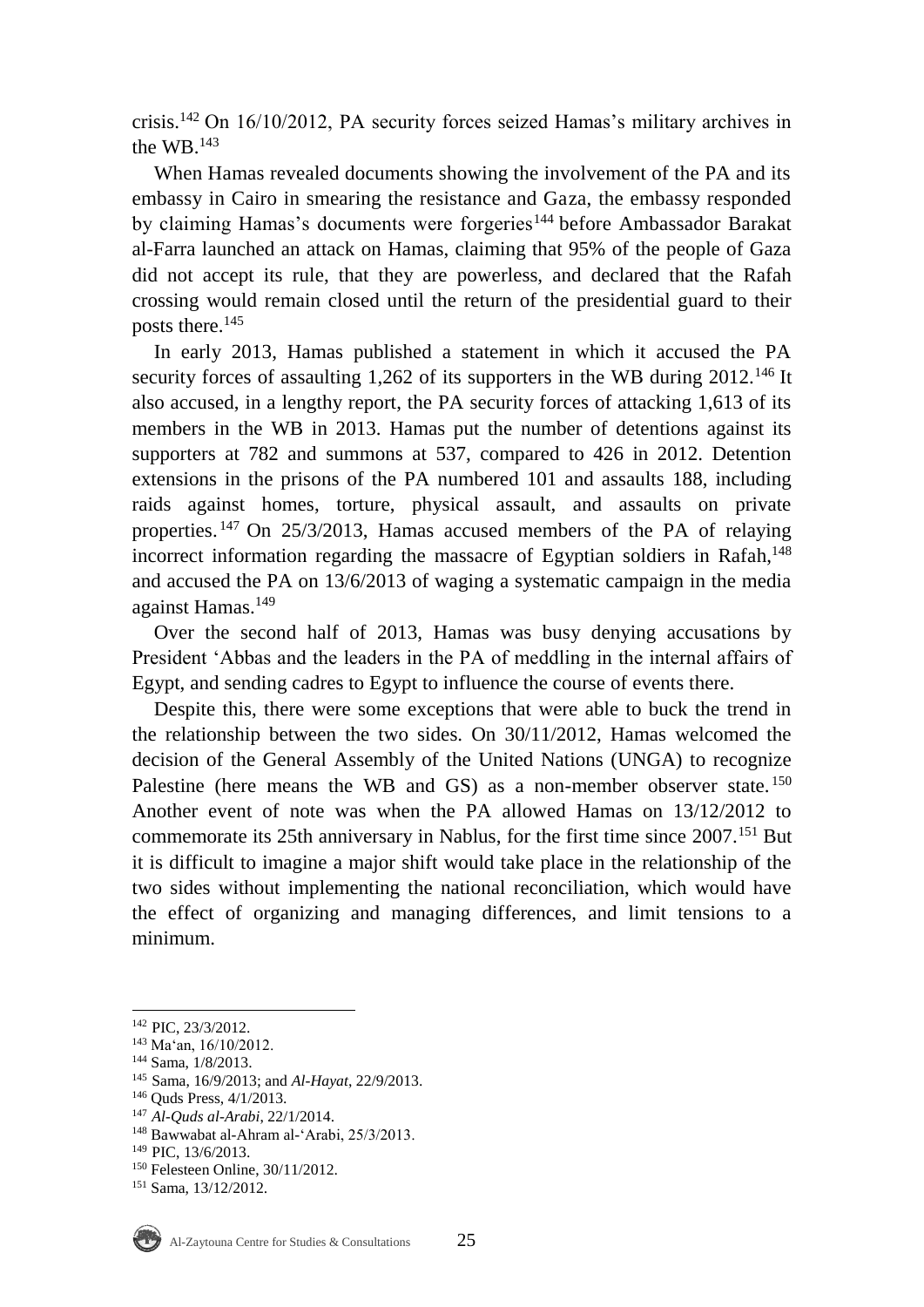#### **4. Hamas and Fatah**

The trend governing the relationship between Fatah and Hamas fluctuated according to the progress of the dialogues taking place between the two sides. There was relative de-escalation between the two movements in the first quarter of 2012, before new tensions emerged pushing Hamas (on 1/4/2012) to launch an initiative for confidence building with Fatah. <sup>152</sup> Volatility in the relationship remained the norm leading up to the visit by the Emir of Qatar to GS, which was criticized by Fatah, as Fatah claimed it could be exploited to deepen the division.<sup>153</sup>

By the end of 2012, there was clear improvement in the relationship, when Hamas allowed Fatah to hold celebrations on the anniversary of its inception for the first time in six years.<sup>154</sup>

Following the coup against President Muhammad Morsi in early July 2013, Hamas accused the leadership of Fatah of promoting lies in the Egyptian media about Hamas, and published 16 documents on 30/7/2013 highlighting the incitement against it by Fatah in the Egyptian media.<sup>155</sup> The relationship between the two sides entered a more heated stage when Hamas revealed other documents implicating Fatah in incitement against Hamas in Egypt.<sup>156</sup>

On 15/8/2013, 'Azzam al-Ahmad announced that Fatah would not remain hostage to Hamas's whim over the failure to implement the reconciliation agreement, saying that Fatah was examining options and would soon make painful decisions without disclosing their nature. <sup>157</sup> On 25/8/2013, the Fatah Central Committee rejected Hamas's proposal to jointly rule GS.<sup>158</sup> A number of Fatah leaders launched verbal attacks on Hamas, including al-Ahmad, who threatened to return to GS on the back of an Egyptian tank,<sup>159</sup> while Dahlan suggested that he may seek the help of external actors against Hamas's rule.<sup>160</sup>

At a time when Fatah asked Hamas leader Abu Marzuq to stop broadcasting incitements against Egypt through Hamas-affiliated satellite channels,<sup>161</sup> Fatah stressed not allowing Hamas to stir up the situation in the WB under the pretext of resistance.<sup>162</sup> When there were calls for rebellion against Hamas rule in GS, Fatah denied on  $3/10/2013$  any ties to the Tamarrud movement in GS. <sup>163</sup> However, Mahmud 'Abbas, who visited Egypt on 11/11/2013, did not hesitate to accuse Hamas of disrupting the reconciliation, and to say that people did not

<sup>152</sup> Felesteen Online, 1/4/2012.

<sup>153</sup> *Al-Ayyam*, 23/10/2012.

<sup>154</sup> *Al-Hayat al-Jadida*, 1/1/2013.

<sup>155</sup> *Al-Quds al-Arabi*, 31/7/2013.

<sup>156</sup> Felesteen Online, 4/8/2013.

<sup>157</sup> *Al-Quds al-Arabi*, 16/8/2013.

<sup>158</sup> WAFA, 25/8/2013.

<sup>159</sup> Ma'an, 30/9/2013.

<sup>160</sup> Quds Net News Agency, 5/9/2013, http://www.qudsnet.com

<sup>161</sup> Sama, 11/9/2013.

<sup>162</sup> *Al-Quds al-Arabi*, 24/9/2013.

<sup>163</sup> *Al-Quds al-Arabi*, 3/10/2013.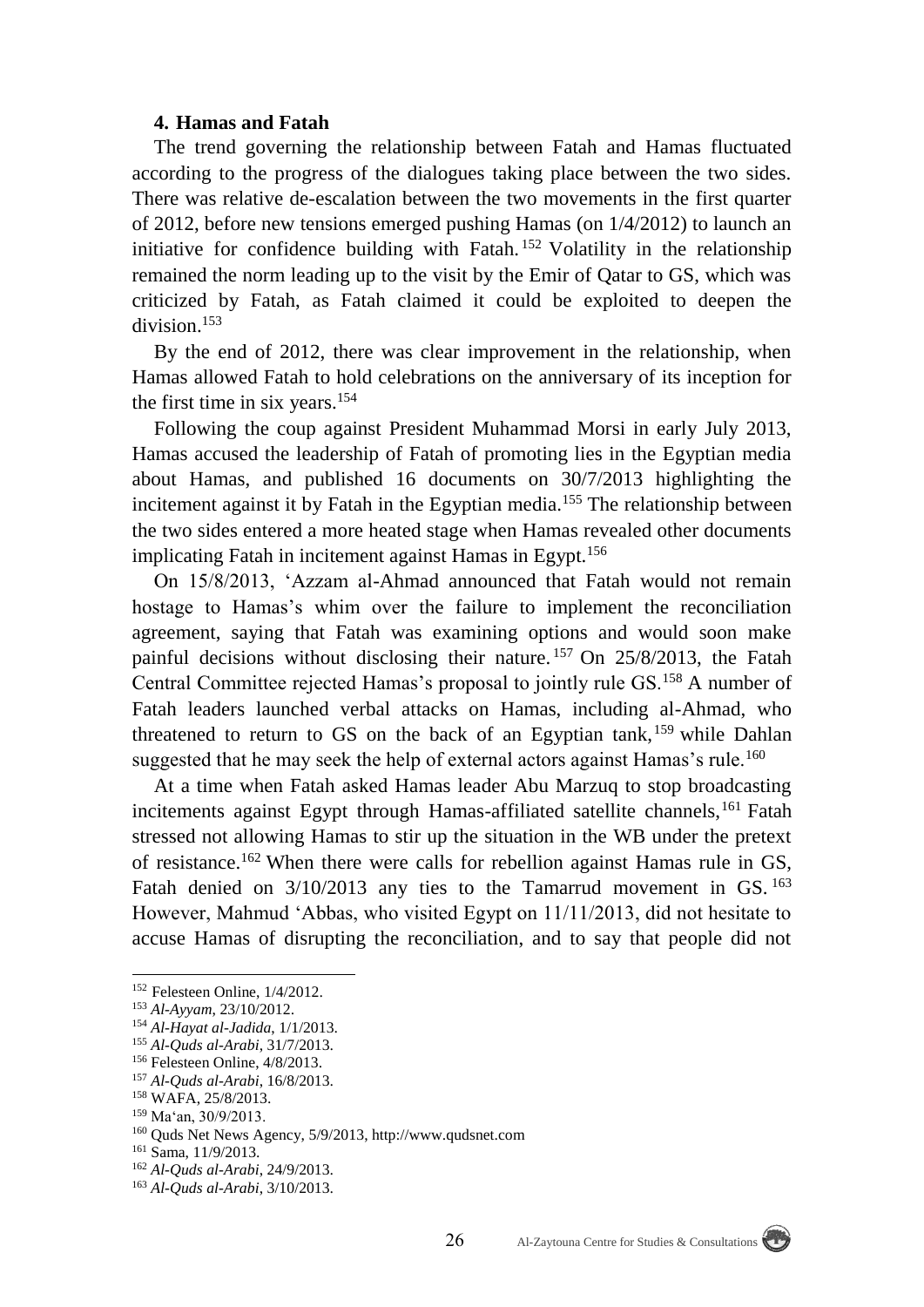know how dangerous Hamas was until after the fall of the MB movement in Egypt. A senior source in the delegation accompanying 'Abbas even said that what had happened in Egypt was a "divine miracle," claiming that the US and Israel had helped Hamas take over GS!<sup>164</sup> Fatah media incitement intensified, to the extent that Musa Abu Marzuq said in comments posted on his Facebook page on 6/12/2013, that Hamas has become the central enemy for some Fatah spokespeople instead of Israel [...].<sup>165</sup>

The above may be placed in the context of Fatah's escalation in the media against Hamas. However, this could also be understood as a kind of tacit support for tightening the blockade on GS, to topple the Hamas government there. Still, relations began to gradually improve following phone calls between 'Abbas, and Mish'al and Haniyyah, paving the way for reconciliatory moves involving the two sides.

#### **5. Hamas and the PIJ**

The relationship between Hamas and PIJ was at its best in 2012 and 2013. Since the early days of 2012, Haniyyah had called on the PIJ, during a meeting with its delegation, to conduct an in-depth dialogue to achieve full integration with Hamas.<sup>166</sup> In the midst of their discussions, Muhammad al-Hindi, a PIJ leader, stressed on 18/3/2012 that integration talks with Hamas were progressing positively. Meanwhile, Nafez 'Azzam, another PIJ leader, said the movement's relationship with Hamas was in constant evolution, and that there were many milestones that needed to be reached before achieving the desired integration.<sup>167</sup> The relations reached a high level of coordination and partnership in the Israelidubbed Operation Pillar of Defense, and the Hamas-dubbed Operation Stones of Baked Clay, 8-day war in November 2012.

Despite the statements made by Hamas leader Mahmud al-Zahhar, on 16/9/2013, regarding forming a joint command with the PIJ, clarifications were later made by leaders in both organizations saying that they had agreed to form a high coordinating committee rather than a joint command.<sup>168</sup> It seems that the relationship between Hamas and the PIJ will continue to be one of coordination, rather than organizational integration, in the foreseeable future.

## *Fifth: Security Forces and Security Coordination*

The PA maintained its coordination with Israeli security forces throughout 2012 and 2013, amid fierce accusations made by Palestinian resistance forces, of which many leaders, cadres, and members were assassinated and arrested, with their activities and infrastructure deeply affected due to meticulous security

<sup>164</sup> *Al-Hayat*, 12/11/2013.

<sup>165</sup> Quds Press, 7/12/2013.

<sup>166</sup> *Alghad* newspaper, Amman, 18/1/2012.

<sup>167</sup> Felesteen Online, 18/3/2012, and 24/3/2012.

<sup>168</sup> *Al-Hayat*, 17/9/2013; and *Asharq Alawsat*, 18/9/2013.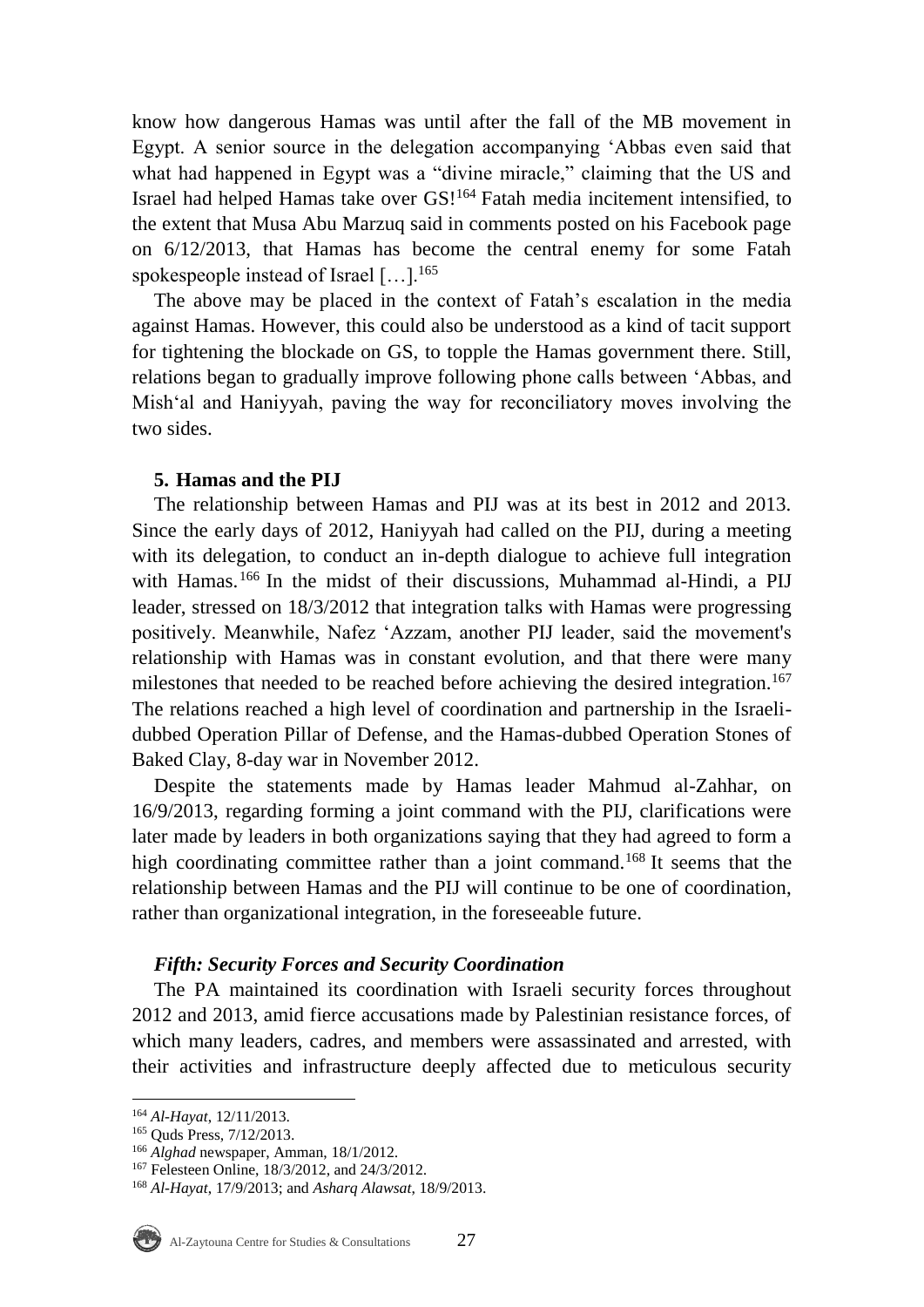cooperation by the PA with the occupation. Security coordination appeared more evident every day, through the PA complementary roles with the Israeli security forces; PA security forces continued cracking down on resistance forces, especially Hamas and the PIJ, arrest and detention of their members and cadres, in addition to expulsion from their jobs and economic prosecution against anyone suspected of support for the resistance.

The question of security coordination between the PA and the Israeli occupation is one of the biggest issues of concern to Palestinian citizens. Large numbers of Palestinians oppose coordination, while the PA in Ramallah tries to downplay and justify it.  $169$  Palestinian resistance factions demand a halt to security coordination with Israel, because it cheapens of all the Palestinian sacrifices over the years, and disregards the suffering of the Palestinians at the hands of Israel, and puts Palestinians at odds with other Palestinians.<sup>170</sup>

Security coordination has not only had negative impact on inter-factional relations, but also caused critical cracks in the psychological and communal Palestinian fabric. Security coordination, especially political arrests, has left deep wounds and scars in the hearts of the Palestinians, who have been burned by this phenomenon that began with the inception of the PA and continues to the present day.

The statements made by PA President Mahmud 'Abbas on 10/10/2013, in which he said his Authority had succeeded 100% in security coordination with Israel on a Palestinian talk show, drew a wave of reactions denouncing and rejecting the principle of security coordination.<sup>171</sup>

Political arrests targeting the cadres and supporters of the Palestinian resistance forces take place on a daily basis in the WB, as well as the continuation of raids and closure of institutions, in parallel with the continuation of security coordination with the occupation, all place national values in extreme danger, and promote a spirit of frustration and alienation from the homeland. It prevents the Palestinian citizens from interacting and working hard for the victory of their people and their cause, and violates national dignity and the human and legal rights of the Palestinians.<sup>172</sup>

The state of the security forces do not portend a breakthrough anytime soon, one that would affect their structure and strategy. The leadership of the PA in Ramallah continues to justify security coordination on the basis of security commitments arising from the Oslo Accords and the roadmap for peace. Accordingly, the PA justifies all measures, and shows boundless openness to commitments and security agreements with the US administration and other stakeholders, including the supply of arms, equipment, training, rehabilitation of

<sup>169</sup> Abdul Sattar Qasim, Security Coordination to Defend the Security of the Zionists, Aljazeera.net, 21/2/2012. (Arabic)

 $170$  Ibid.

<sup>171</sup> See Safa, 10/10/2013.

<sup>172</sup> Safa, 10/10/2013.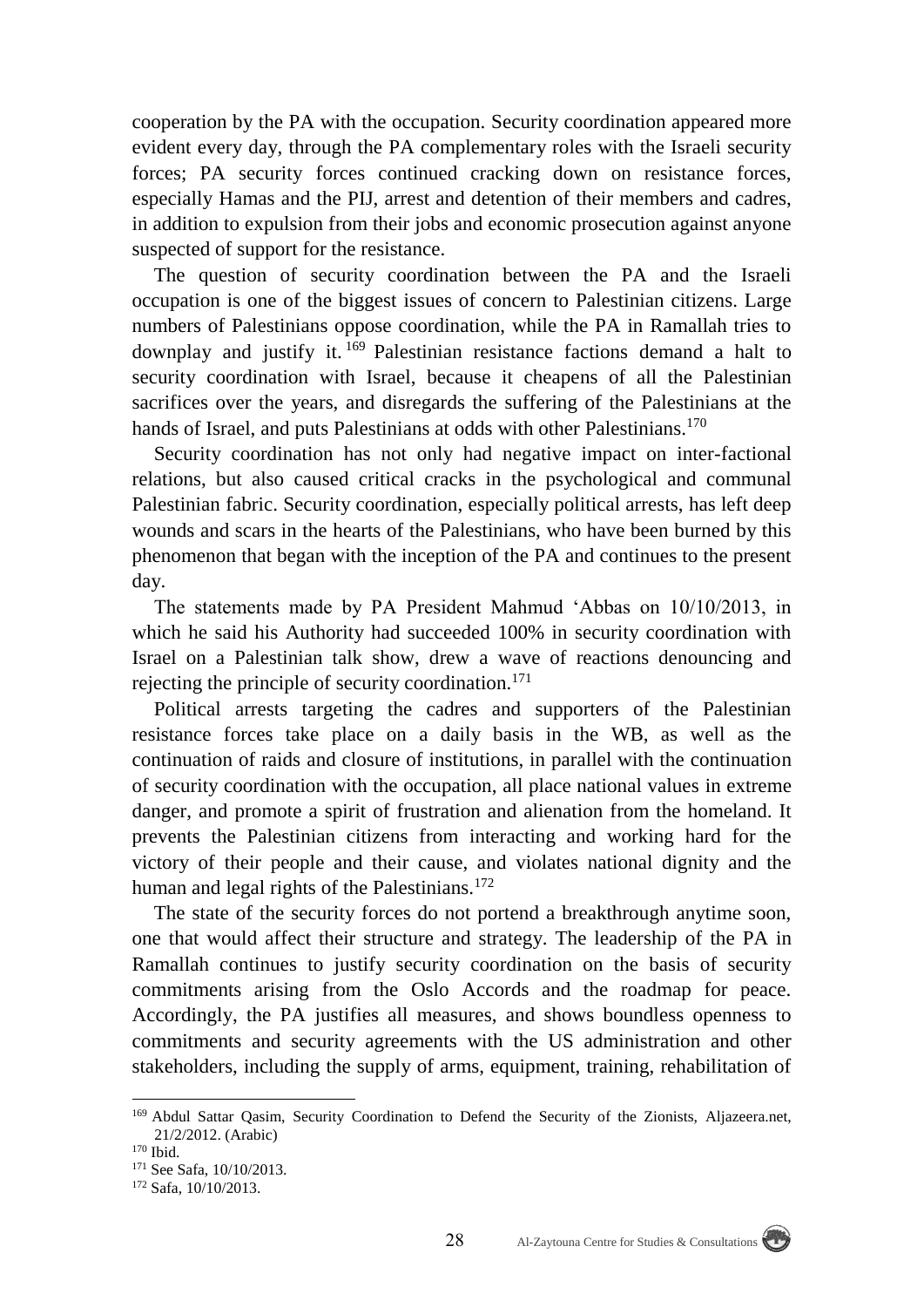security officers, and monitoring of performance in accordance with the tasks set, and refuses to employ Palestinian national security in any attempt to repel incursions or aggression by Israel. While some found reason for optimism in the developments taking place on the national reconciliation issue, and the possibility of this having a positive effect on limiting security coordination with Israel, facts on the ground do not suggest there is a possibility of a concrete change taking place in the security policy of the PA in the WB.

Examining events in 2012 and 2013 may indicate that many aspects of security coordination are kept secret. In early 2012, Israeli Defense Minister Ehud Barak praised security coordination with the PA, saying that stability in the WB was thanks to security cooperation with Israel.<sup>173</sup>

According to a statement by Central Command Chief Maj. Gen. Nitzan Alon in March 2012, the PA arrested 2,200 resistance members between 2009 and 2010, and a little less than 700 in 2011.<sup>174</sup> Meanwhile, Palestinian information indicate that PA security forces handed over 25 soldiers and settlers who had snuck in to the WB, to Israel in April 2012.<sup>175</sup> Security coordination reached such a level that Fahmi Shabana, former officer in PA intelligence services said that security coordination was the cause of 25% of arrests of Palestinians who are now held in Israeli prisons.<sup>176</sup>

Statistics documented by the Committee of Relatives of Political Detainees in the WB indicated a rise in the number of political detentions in 2013, with 951 arrests and more than 1,820 summons by the Palestinian security forces, an increase of 121 in 2012, when political arrests numbered 830. The committee documented a marked increase in political arrests against university students and activists from Islamic groups, and the continuation of harassment against prisoners released from Israeli prisons, some of whom had spent more than 19 years locked up, in addition to arrests against many journalists, writers, and young activists.<sup>177</sup>

A report of the Information Center at the Ministry of Planning affiliated to the government in Gaza stated that the PA security forces in the WB carried out 720 arrests against members of Hamas, PIJ and other factions during 2013. The report, which was issued on 20/1/2014, mentioned that there were 477 summons, and two deaths at the hands of the PA's Preventive Security Service (PSS) in the WB in 2014. The report also explained that more than 110 individuals were sacked from their jobs on suspicion of supporting Hamas.<sup>178</sup>

The Independent Commission for Human Rights (ICHR), which was established by the PA, indicated that in 2012 it received 789 complaints that

 $\overline{a}$ <sup>173</sup> Quds Press, 2/1/2012.

<sup>174</sup> *The Jerusalem Post* newspaper, 11/3/2012, http://www.jpost.com/

<sup>175</sup> Quds Press, 3/5/2012.

<sup>176</sup> Felesteen Online, 30/7/2012.

<sup>&</sup>lt;sup>177</sup> Felesteen Online, 6/1/2014.

<sup>178</sup> Site of Ezzedeen al-Qassam Brigades, 20/1/2014, http://www.alqassam.ps/arabic/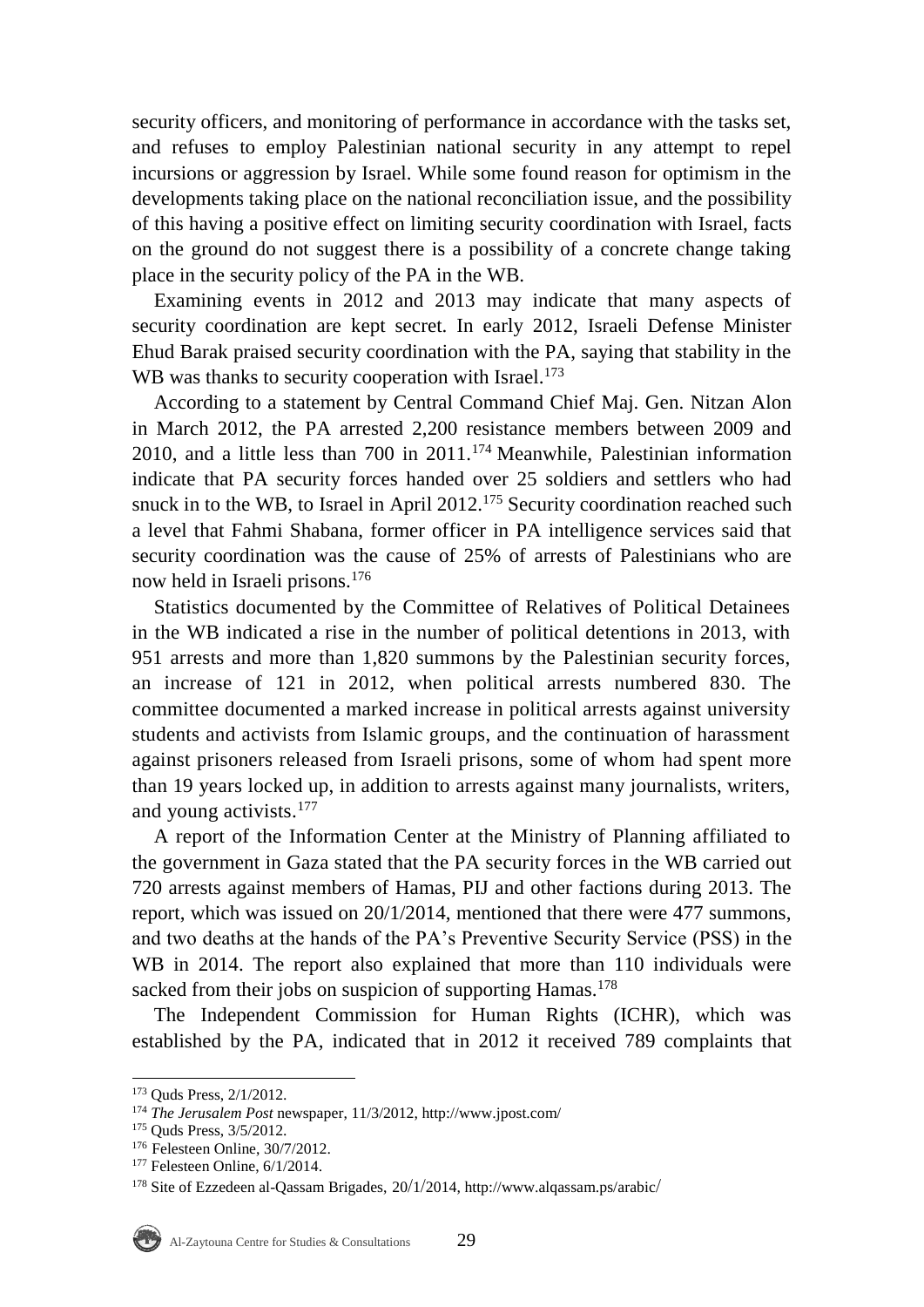included allegations of violations of the right to due process of law and unlawful detention, with 563 in the WB, and 226 in GS. In contrast, in 2011, ICHR received 1,026 complaints in this regard, comprising 755 in the WB, and 271 in the GS. The security agencies, which were involved in such violations in the WB are PSS, General Intelligence, and Military Intelligence. In GS, the Internal Security of the Ministry of Interior carried out the detentions.<sup>179</sup>

The Euro-Mediterranean Observatory for Human Rights reported in 2013 that the Palestinian security forces in the WB and GS carried out more than 800 cases of arbitrary arrests, and nearly 1,400 summons of Palestinian citizens, for matters related to expression of opinion and peaceful assembly. The Observatory mentioned that the security forces of the PA in the WB carried out 723 cases of arbitrary arrest, and 1,137 summons, without legal justification and without judicial authorization in most of those cases. The Observatory said it recorded 117 cases of torture in the WB. Regarding the violations by GS security forces, the Observatory recorded 84 cases of arbitrary arrest, 217 summons, and 22 cases of torture during detention.<sup>180</sup>

Incursions by settlers into Joseph's Tomb in Nablus which took place under protection from the PA's security forces, the repeated meetings between PA officials and ministers with Israeli officers in some areas of the WB, and the periodic meetings between Palestinian and Israeli officers; were nothing exceptional or out of the ordinary. For it is part of the PA security policy towards resistance forces or anyone who poses any kind of threat to Israeli security.<sup>181</sup>

Despite statements made by Adnan al-Damiri, spokesperson for the security forces, on 12/6/2012, in which he claimed that security coordination with Israel was at its lowest level for two years (i.e., since 2010), <sup>182</sup> the Israeli media revealed on 2/7/2012 that PA security forces had detained Palestinian officers who rejected security coordination with Israel.<sup>183</sup> On 18/12/2012, Israeli Chief of Staff Benny Gantz said that the Authority's security apparatus kept the Israeli army apprised as to the reality of security in all WB areas, allowing it to work against Palestinian "terrorism,"<sup>184</sup> as he put it.

Despite threats by Saeb Erekat to halt security coordination and seek to change the rules of the relationship with Israel, <sup>185</sup> statistics published by the Israeli media, quoting Israeli security sources at the end of 2012, shows that the PA security forces went even further than the Israeli army in arresting Hamas

 $\overline{a}$ 

<sup>179</sup> The Independent Commission For Human Rights (ICHR), *The Status of Human Rights In Palestine: Eighteenth Annual Report* (Ramallah: ICHR, 2012), http://www.ichr.ps/en/2/6/1041/ICHR-18th-Annual-Report.htm#.U8TGekCjaI0

<sup>&</sup>lt;sup>180</sup> Euro-Mid Observer for Human Rights: 800 cases of arbitrary arrests in the West Bank and Gaza Strip, Site of Euro-Mid Observer for Human Rights, 12/2/2014,<http://www.euromid.org/ar> (Arabic)

<sup>181</sup> Quds Press, 12/2/2012; and site of Akka Online li al-Dirasat al-Israeliyyah, 16/2/2012, http://www.akka.ps/ar; and PIC, 27/2/2012, and 23/3/2012.

<sup>182</sup> *Al-Quds al-Arabi*, 13/6/2012.

<sup>183</sup> Quds Press, 2/7/2012.

<sup>184</sup> Sama, 18/12/2012.

<sup>185</sup> *Al-Quds al-Arabi*, 22/12/2012.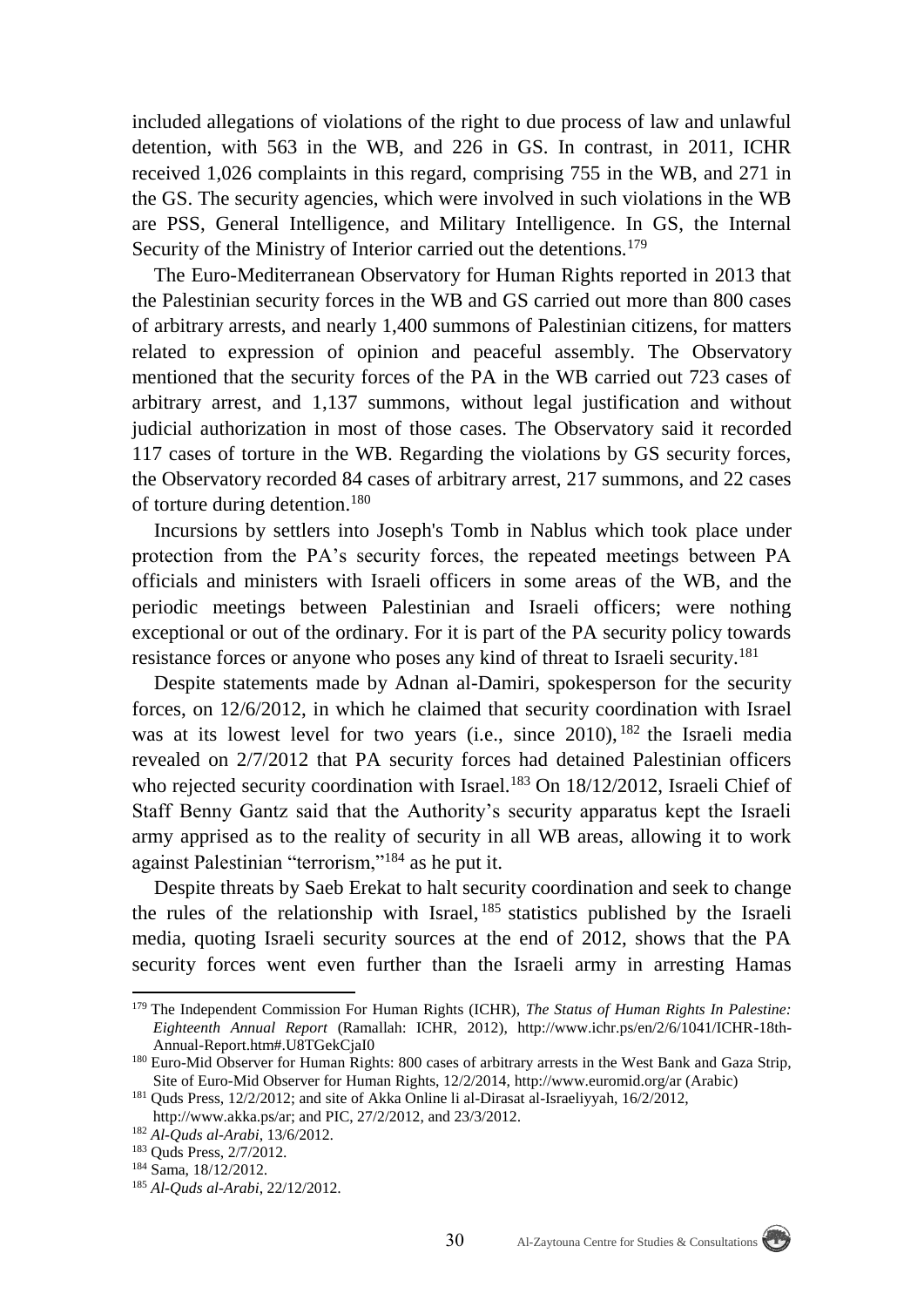supporters, which renders such statements devoid of real substance or practical value.<sup>186</sup> On 13/6/2013, Nabil Sha'ath, member of Fatah's Central Committee, stated that the PA spent more money on the security of settlements in the WB and Israel's borders than on education and healthcare, thus shedding light on the dangers and absurdity brought about by security coordination with Israel.<sup>187</sup>

In the context of its security efforts, a Palestinian security source admitted that the PA foiled 10 commando operations in the territories occupied in 1948.<sup>188</sup> On 25/10/2013, Israeli media revealed that the PA security forces arrested a Hamas cell in Hebron that planned to launch explosive-laden Unmanned Aerial Vehicle (UAV) into Israel.  $189$  On  $1/11/2013$ , Hamas accused PA security forces of providing security information to Israeli security forces, causing the arrest of three Hamas leaders in Ramallah and calling on the PA to review security coordination with the occupation.<sup>190</sup>

Thus, it is clear how strongly committed the PA is to its security function and coordination with Israel, and how willing it is to continue this function and its requirements during the next phase.

## *Conclusion*

The internal Palestinian situation during 2012 and 2013 was characteristically complex and rife with many overlapping issues. A number of factors pushed toward opposing directions that fluctuated up and down in their ability to influence the internal situation. The fundamental crisis arising from the Palestinian division continued to dominate the Palestinian agenda, with the failure to implement the reconciliation program and to reform Palestinian institutions. The Palestinian agenda also continued to be affected by the crisis over the inability to decide on specific directions and destinations for national action, whether on the path of the peace process or the path of armed resistance.

The Israeli occupation in the WB and the blockade of the GS, in addition to the presence of two diametrically opposed administrations in Ramallah and Gaza City, continued to adversely affect national action in the Palestinian territories occupied in 1967. Furthermore, the failure of the PLO to accommodate all the components and forces of the Palestinian people; its inability to revive its institutions and the role of the Palestinians inside and outside Palestine; nay the decline of the PLO to become akin to a department of the PA, which is in turn remains subordinate to the occupation and its conditions; squandered the energy of the Palestinian people; at a time when Israel pressed ahead with its Judaization plans and settlement building, altering the facts on the ground.

<sup>186</sup> Felesteen Online, 1/1/2013.

<sup>187</sup> Felesteen Online, 13/6/2013.

<sup>188</sup> Felesteen Online, 12/7/2013.

<sup>189</sup> PA forces thwart Hamas attack drone plot in West Bank, site of The Times of Israel, 25/10/2013, <http://www.timesofisrael.com/pa-forces-uncover-hamas-attack-drone-plot/>

<sup>190</sup> *Assabeel*, 1/11/2013.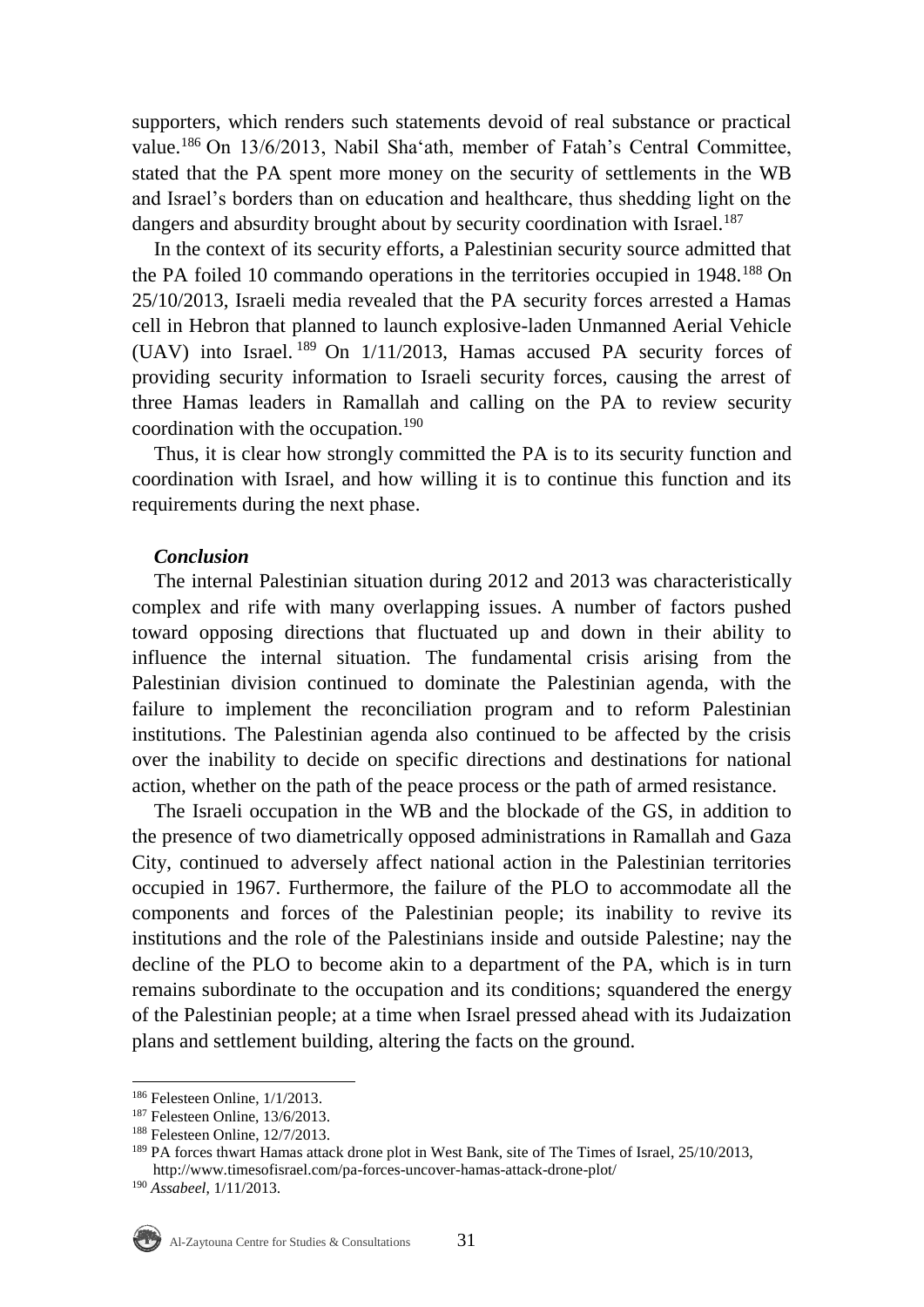The revolutions and changes that swept the Arab world had an impact on the internal situation in Palestine. Between 2012 and 2013 (especially the first 18 months), the pro-resistance forces, especially Islamists, wagered on the success of these uprisings and the rise of "political Islam." However, the counterrevolution, peaking with the military coup in Egypt and the way the MB movement was dealt with as a "terrorist" group, the ban on Hamas in Egypt, and the crippling blockade of GS, cast a negative shadow (even if a short-term one) on the Palestinian Islamist movement. This reality was further entrenched with the expanding scope of attacks against Islamist movements in the countries that saw uprisings or regime change, or even in those countries that were anticipating such events without revolutions even taking place.

Some were prompted to wager on the peace process, with talks resuming following the coup in Egypt, and to not rush the process of Palestinian reconciliation, except in line with conditions that would see Hamas contained as the weaker party. However, the path of the peace process, which could end only with failure or with historical concessions that the Palestinian people reject; rising extremism in Israeli society and government; the lack of an American and international desire to put pressure on Israel; and the structural, political, and economic crises of the PA; will compel the Palestinians to ultimately return to the path of reconciliation.

We are now operating in an Arab environment characterized by liquidity and still in the process of being formed, especially in the area around Palestine. It is difficult to predict a mending of the internal Palestinian situation (at this stage) on the unstable Arab situation that did not take its final form. Therefore, putting the internal political house in order must be on the basis of positive initiatives from both sides of the divide, as well as confidence-building programs that accommodate everyone in the national project, rather than on the basis of political opportunism or seeking help from external actors against opponents.

Overcoming the internal Palestinian crisis requires a serious stand to determine the course and priorities of national action, to agree on Palestinian red lines, and to settle questions related to the paths of the peace process and resistance, as well as the future and role of the PA; otherwise, reconciliation programs will continue to carry the seeds of crisis and its own failures within them.